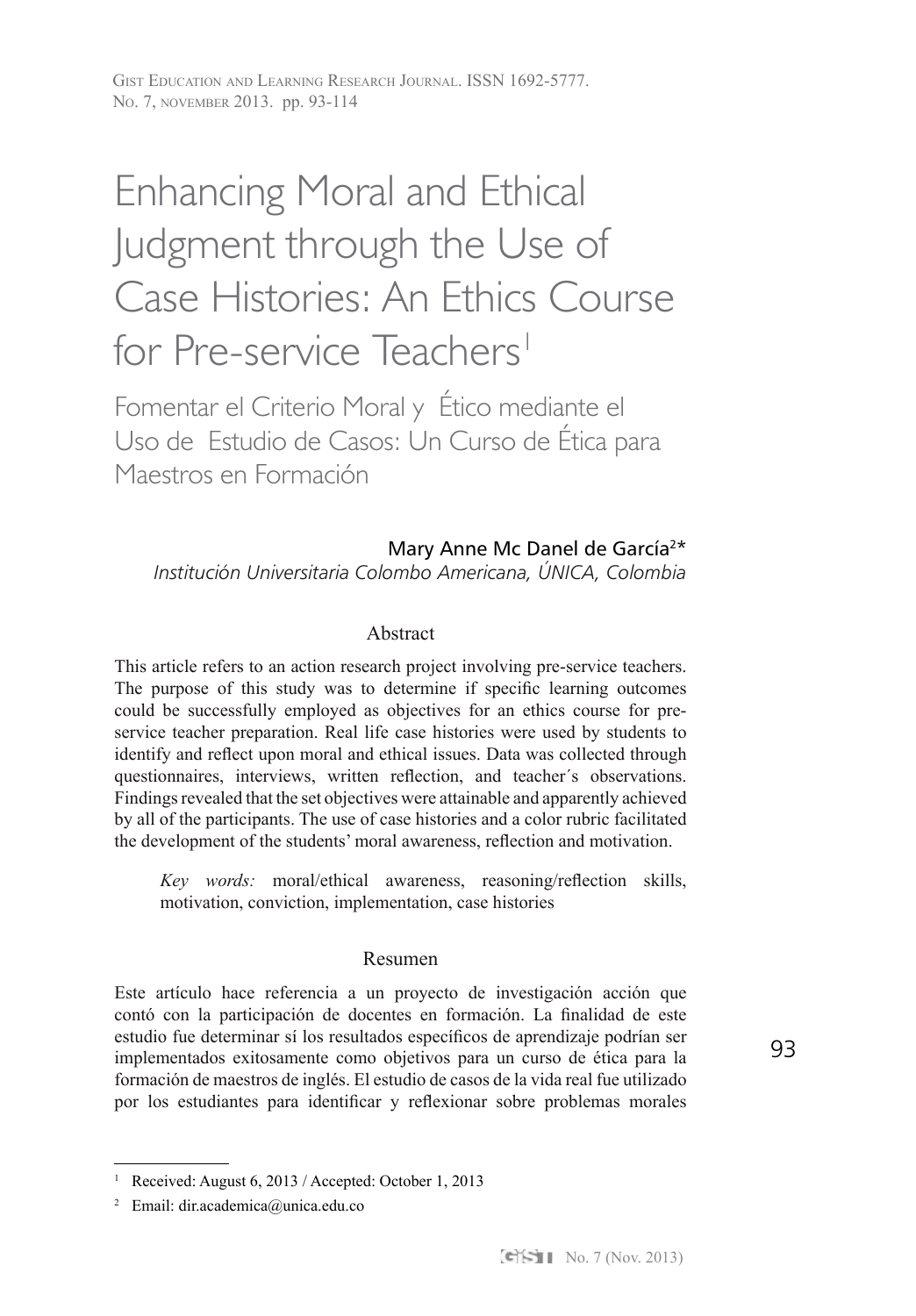y éticos. Los datos fueron recogidos mediante cuestionarios, entrevistas, reflexiones escritas, y observaciones del profesor. Los resultados revelaron que los objetivos propuestos fueron alcanzados y aparentemente logrados por todos los participantes. El uso de estudio de casos y una rúbrica con convenciones de colores facilitó el desarrollo de la conciencia moral de los estudiantes, la reflexión y la motivación.

*Palabras clave:* conciencia ética/ moral, razonamiento, capacidad de reflexión, motivación, convicción, implementación, estudio de casos.

#### Resumo

Este artigo faz referência a um projeto de pesquisa ação que contou com a participação de docentes em formação. A finalidade deste estudo foi determinar se os resultados específicos de aprendizagem poderiam ser implantados com êxito como objetivos para um curso de ética para a formação de maestros de inglês. O estudo de casos da vida real foi utilizado pelos estudantes para identificar e refletir sobre problemas morais e éticos. Os dados foram coletados mediante questionários, entrevistas, reflexões escritas e observações do professor. Os resultados revelaram que os objetivos propostos foram alcançados e aparentemente conseguidos por todos os participantes. O uso de estudo de casos e uma rubrica com convenções de cores facilitou o desenvolvimento da consciência moral dos estudantes, a reflexão e a motivação.

Palavras chave: consciência ética/ moral, razoamento, capacidade de reflexão, motivação, convicção, implantação, estudo de casos

#### **Introduction**

The purpose of this action research project was to verify if moral<br>or ethical judgment could be enhanced through the study of<br>case histories, in pursuit of Ozar's four desired outcomes for<br>an ethics course (2001). These ou or ethical judgment could be enhanced through the study of case histories, in pursuit of Ozar's four desired outcomes for an ethics course (2001). These outcomes include the following: Awareness, Reasoning and Reflecting Skills, Motivation/Conviction, and Implementation.

The use of case histories is advocated as a major tool for the teaching of ethics, along with a variety of classroom techniques. Students involved in this research studied a set of real life situations to help them reach higher levels of awareness of the impact that a particular moral or ethical issue might have on students, their well-being, learning, the reputation of a person, the profession, and the institution, as well as the resulting disciplinary consequences. Students used role play, comic strips, posters, along with open discussion to analyze the cases, and made use of a color rubric to identify the seriousness of the moral and

 $E \to N_0$ . 7 (Nov. 2013)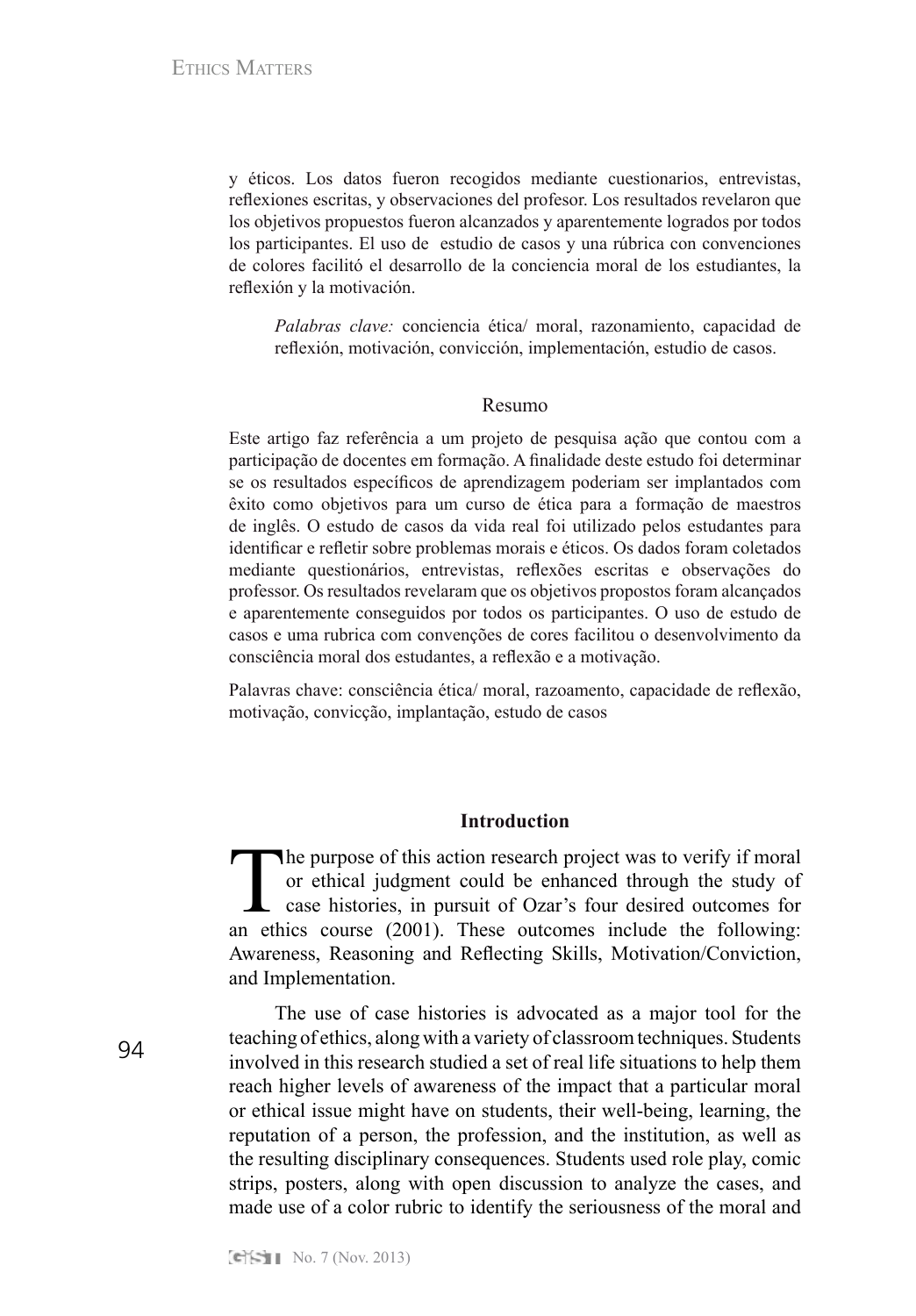ethical implications. The teacher served as guide and facilitator rather than lecturer.

Data collection was carried out through questionnaires, interviews, written responses, and the teacher's field notes. An analysis was made of how students broadened their capacity for moral and ethical judgment beyond a conventional basic standard by means of studying case histories. The findings determined a course of action to be used in future ethics courses, and led to the development of a teacher's manual for an ethics course for pre-service teachers.

The site of this investigation was an institution dedicated to the formation of bilingual teachers, who will face the task set for them by John Dewey (1897), "that he (or she) is a social servant set apart for the maintenance of proper social order and the securing of the right social growth" (p.11). As Campbell (2003) points out, "Much of the current literature in the field reinforces the importance of regarding teaching as an inherently moral endeavor. By extension, it supports a belief that teachers primarily carry out their professional work without being fully aware of the moral and ethical implications of their actions" (p. 1). Tibbitts and Torney-Purta (1999) refer to the need for adequate teacher preparation at the pre-service level. "To this end, well designed training experiences are essential, and those organized at the pre-service level are especially important" (p. 2). In order to meet these demands, the teacher must have preparation at the pre-service level that will provide him or her with the knowledge and judgmental skills needed to address moral and ethical situations with students, parents, and others (Goodlad et al., as cited in Yost, 1997). Campbell (2003) identifies three concerns: (a) that a teacher must accept and understand that he/she is a moral agent; (b) that moral dilemmas and complexities are challenges that teachers must face daily; and (c) that teacher professionalism, school cultures and teacher education need renewal in order to confront these concerns.

It is the belief of this author that these three concerns are not only valid but urgent. Anyone who has dealt first hand with a myriad of difficult situations involving teachers in school settings and found these incidents exploding into near catastrophic proportions understands that if a conscientious adult can be accustomed to consider the extended consequences of their actions, many of these unsavory situations could be avoided or at least diminished. The genuine consciousness of the moral agency required of teachers is not as easily achieved in today's world as it once may have been, because of the lack of clear guidelines. It is important that those in charge of the task of providing orientation in teacher ethics strive to direct student discussion not only of extreme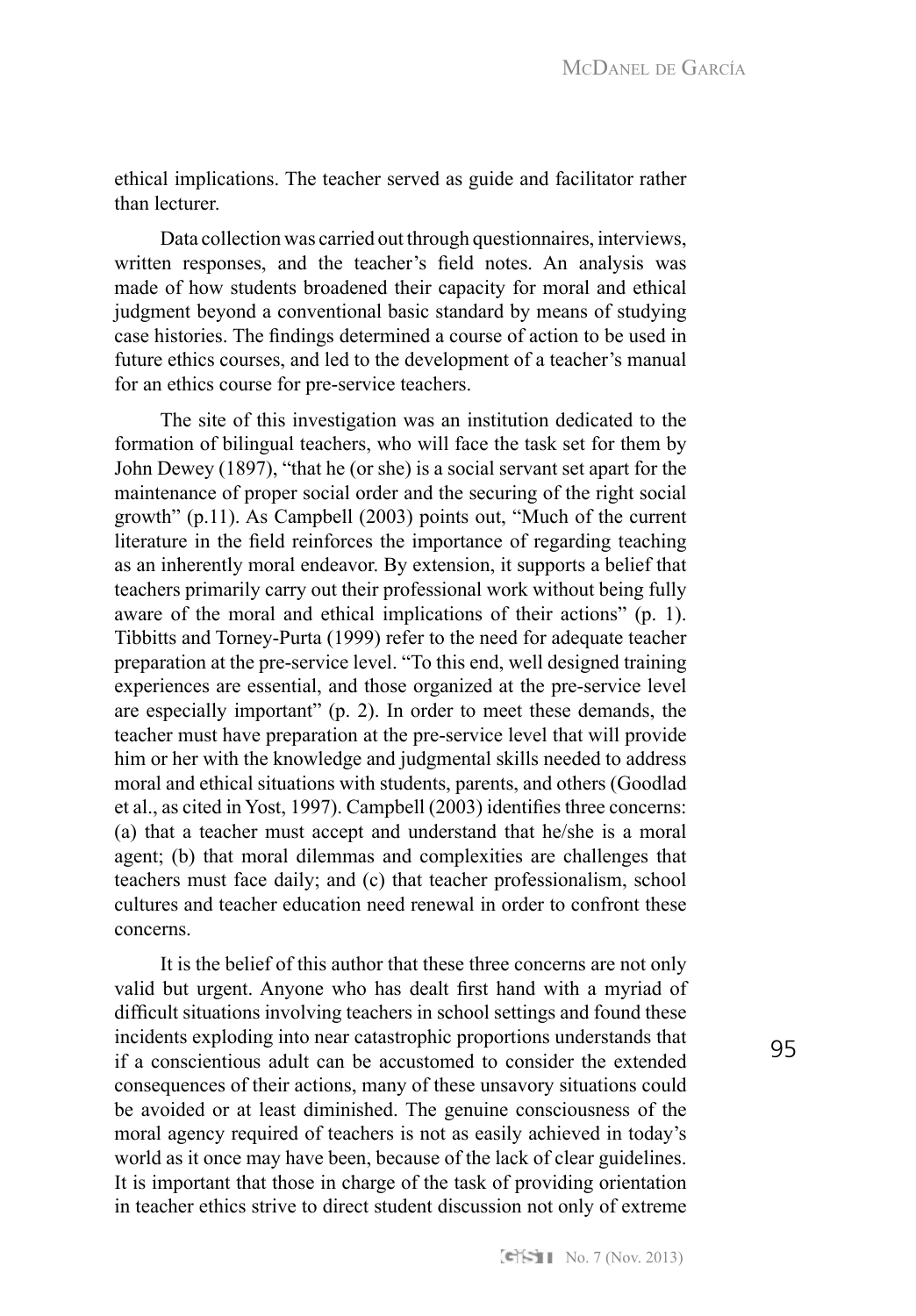cases of ethical failure but more importantly of everyday situations that contain ethical dilemmas, as these are not only more frequently encountered but also can be very complex. All teacher educators should strive to project and implement a modernized focus concerning moral and ethical decisions and judgments.

#### **Literature Review**

#### **Ethics**

In ethics, just what it is that we hope to "teach," or better prompt the development of, is abstract and difficult to define. Many documents exist concerning ethical practice in almost every profession; however, the ethics involved in the teaching profession is understandably more delicate. Surprisingly enough, there are not as many precisely teacher related documents to facilitate orientation for pre-service teachers, or practicing teachers for that matter, as one might expect.

It is not easy to define just what the term "moral" or "ethical" refers to, but in the broadest sense it has to do with doing what is correct according to our sense of what is right and what is wrong. However, it is no easy matter to define what is right or wrong in terms of moral or ethical correctness, as this will depend on a variety of factors which must be considered and which are often in conflict. Carter (2010) lists six such factors that may make a difference when analyzing a situation. The factor of *justice* evaluates the equal distribution of benefits that may result from an action or actions to the persons involved. Decision making often takes into account the fundamental *rights* of a person regarding respect and the manner in which he or she is treated. Another factor to be considered involves the basic *virtues* such as integrity, honesty, and trust. The *utilitarian* aspect involves evaluating which conduct will produce more benefit than harm. What will produce the *common good* for the most people must be considered. Finally, *social relativism* refers to the variation in the values of different cultures which create discrepancies in the basis for judgment.

It is logical to presume that the discussion of specific situations in teaching will at least create awareness of the extension that the ethical decisions of teachers might have, based upon the principal that practice helps to develop a pattern of behavior. Aristotle pointed out that everything at which we strive to be excellent requires practice, and that this includes behaving in an ethical manner.

We become just by the practice of just actions, self-controlled by exercising self-control, and courageous by performing acts of courage.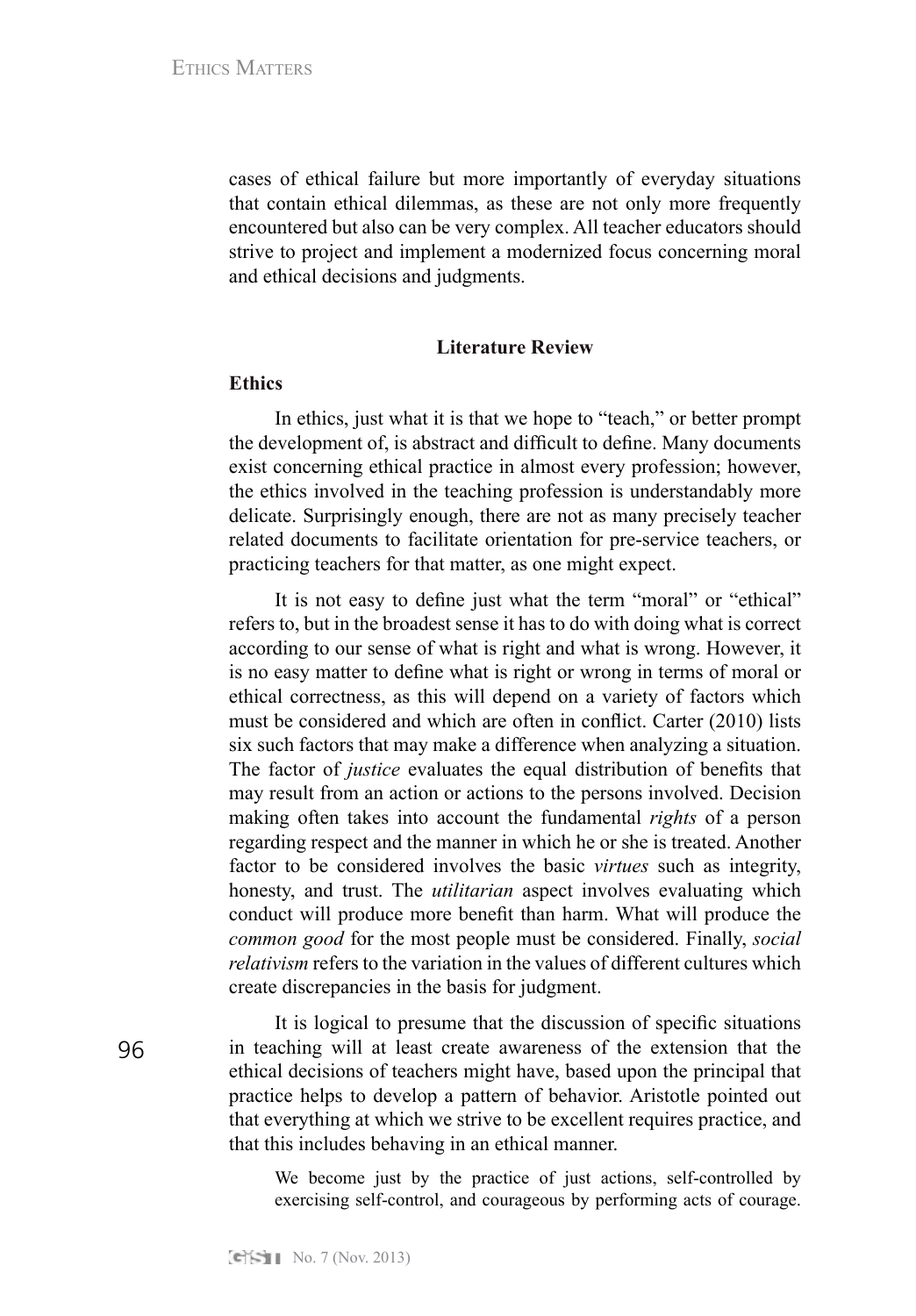Hence, it is no small matter whether one habit or another is inculcated in us from early childhood; on the contrary, it makes…all the difference. (as cited in Benninga, 2003, p. 3)

Benninga also mentions that the Ethics program developed by the University of Minnesota is based upon the Four-Component Model of Moral Maturity: (a) moral sensitivity, or the awareness of how our actions affect other people; (b) moral judgment, based on the theories of Piaget and Kohlberg; (c) moral motivation in which having moral values is seen as a priority over personal values; and (d) moral character where individuals act on moral conviction (Benninga, 2003, pp. 2-3).

#### **Moral and Ethical Development**

Laurence Kohlberg (1971) refines and restructures the theory of Piaget outlining six stages for moral and ethical development. Crain (1985) outlines these stages very comprehensively. Level One is called Pre-conventional Morality and consists of Stage One, Obedience and Punishment Orientation in which young children base moral judgment on rules and punishment resulting from bad behavior. At Stage Two, Individualism and Exchange, different individuals have different points of view and punishment should be avoided. Level Two, referred to as Conventional Morality, includes Stage Three, Good Interpersonal Relationships. At this stage, it is assumed that people should meet the expectations of their immediate community. Stage Four, Maintaining the Social Order, concerns society, and one should act in accordance with social order. Level Three, called Post-conventional Morality, consists of Stage Five, Social Contract and Individual Rights, in which the rights and values that a society should exemplify, society being a social contract where all work for the common good, based upon rights and democratic procedures. Stage Six, Universal Principles, involves treating the interests of all parties in an impartial manner and with equal respect, the universal principle of justice.

#### **Teaching Ethics**

The most influential document in this study is David Ozar's article (2001), in which he builds upon developmental psychologist James Rest's four aspects of moral life. It sets forth the objectives that an ethics course for pre-service teachers might find worthwhile to strive for:

1. Awareness or sensitivity to what is morally or ethically at stake in a situation;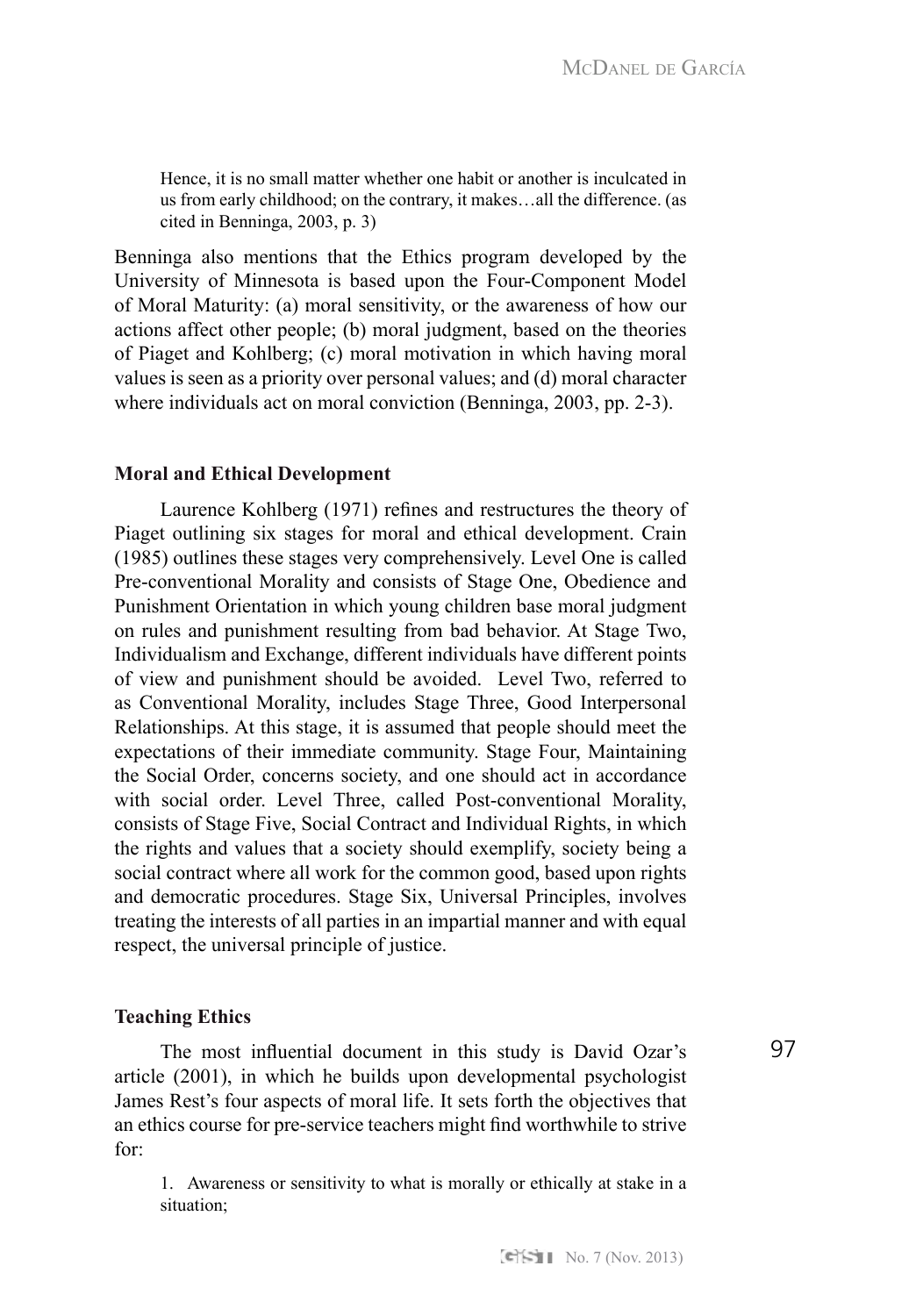2. Reasoning and Reflection Skills, leading to judgments about what ought to be done in a situation by considering what is morally or ethically at stake;

3. Motivation/Conviction, the person's conscious affirmation of values, principles and ideals, and patterns of living habitually according to his or her moral and ethical judgments; and

4. Implementation, the practical and emotional ability to carry out the course of action that a person has judged correct and is motivated to do. (Ozar, 2001, p. 4)

Ozar uses the terms "ethical" and "moral" interchangeably, and defines them as "a question in which we are concerned with what someone ought to do because someone's well-being or virtue or rights or duties are at issue or at stake" (Ozar, 2001, p. 6). Ozar uses Rest's four aspects as the baseline for the average student (young adult) entering a course and projects in general terms what he considers to be the ideal outcomes for an ethics course. He states that the average student brings to the course awareness of personally relevant values, principles and ideals, such as honesty and integrity among others, and some socialrelational ones. Throughout the course, students should develop an articulate awareness of these values, and recognize additional values needed to engage in moral and ethical reflection in both private and social and public situations in relationship to what is transcendent and or sympathetic to others' needs. This can be stimulated by having students share hypothetical cases or events from their own lives, thus allowing them to demonstrate their awareness through discussion (Ozar, 2001, pp. 5-6).

Ozar points out that the average college student "reasons logically on simple moral/ethical issues," but is generally unable to grasp "the elements and patterned contents of the different modes of moral/ethical reflection" or "to speak in detail of their effort" to do so. Therefore, students should develop the ability to give articulate judgment, based upon "logical…clear… careful' moral reflection. 'The most direct means of assessing students' reasoning/reflective skills is by means of case-based discussions and written assignments, whether the cases are hypothetical or drawn from current events or the student's own lives." He also emphasizes that students should learn several conceptual tools developed by scholars of moral/ethical reflection (Ozar, 2001, pp. 5-6).

As for motivation/conviction, Ozar feels that the average student does not frequently think about reasons for having the values, principles or ideals that they hold, and that these are very often habitual rather than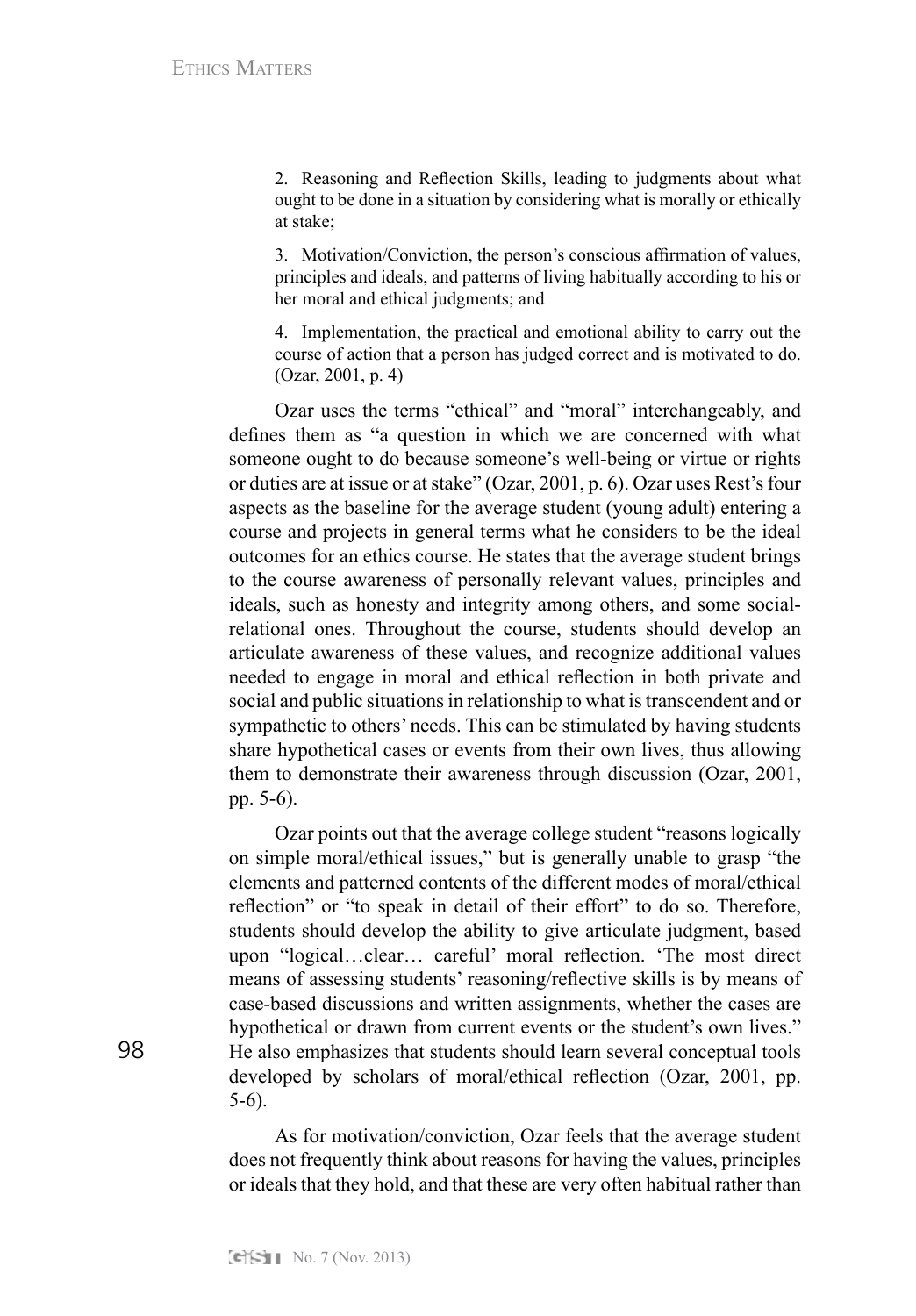"decision and choice-based." They must become more appreciative of these in others, and demonstrate them by "embodying them concretely in their lives and work" so that others see and are motivated to follow the example set, or "are repelled by the lack of values/principles/ideals that they admire" (Ozar, 2001, p. 7).

Finally, regarding implementation, students generally have limited experience with "situation specific challenges other than family, school and limited social or work environments" (Ozar, 2001, p. 8). They must be made aware of their abilities and prompted to be more conscious and articulate in order to give solutions to practical and emotional situations they will eventually encounter. They should know the limits of their own skills and be able to refer to available resources for resolving a problematic situation.

Ozar suggests some teaching strategies for an undergraduate ethics course. He advocates guided discussion rather than lecture and suggests that "the use of cases to make the issues concrete is almost always helpful and often essential…Assessment in this area is carried out most efficiently through class discussions and written assignments about typical cases" (2001, p. 8). Such an interactive environment enhances awareness and reasoning and reflection. Students should analyze cases in writing and give judgment and reasons for their conclusions. It is also useful to employ a particular set of conceptual tools and give students the opportunity to practice with them during class discussions (Ozar, 2001).

Chubbuck, Burant, and Whipp (2001) point out that pre-service teachers have moral orientation and sensibilities which provide a basis for profound participation in an ethics course. Davis and Davey (2007) stress the importance of treating students with respect during discussion because people cannot be forced to have the same values. They do not come to the course without values, and they may also have values they have not yet examined. Further, people may still need to develop reasoning skills and the confidence needed to act according to their values. Chubbuck et al. (2001) argue the following:

Vivid stories about practicing teachers provided the grist for grappling with moral concerns. And throughout discussions among peers in teacher education classes or with other college students on campus brought the moral dimension into focus, helping pre-service teachers extend their ideas and consider wider perspectives. Our participants' fusion of thought and emotion in these interpersonal sites seemed to spark stronger engagement with the moral dimension, and along with that the program content. (p. 127)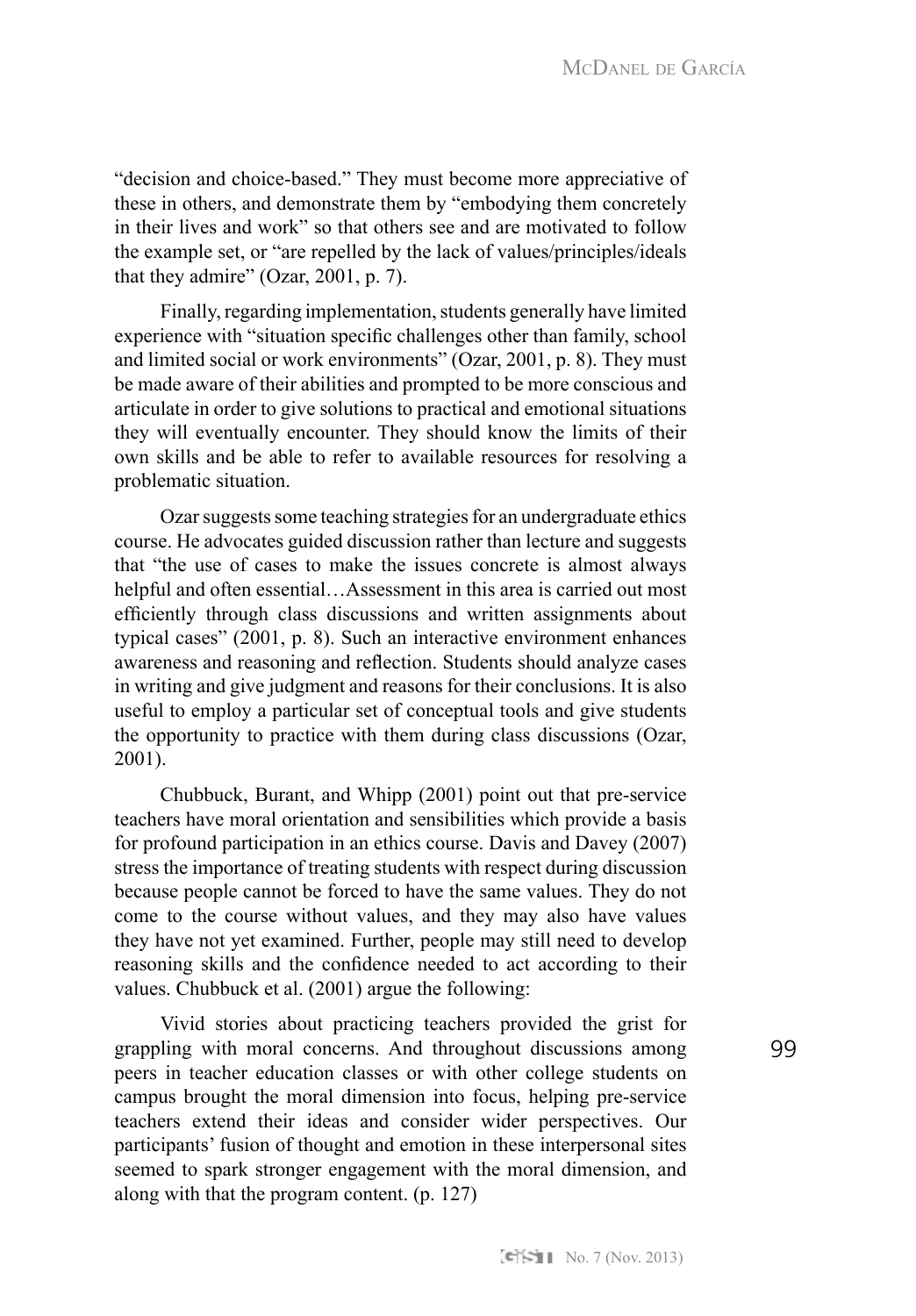In agreement with Socrates and Aristotle that ethics is knowing what should be done, and that this can be taught, Tripathy, Chavan and Jain (2007) in their study concerning the development of a code of ethics in the field of education involving college teachers effectively used ten case histories. They mention that dramatic change can occur in terms of the basic problem-solving strategies used to deal with ethical issues by young adults in their 20s and 30s. The questions students answered were based upon recognizing the issue, getting the facts, evaluating the alternative actions from various moral perspectives, making a decision, and learning from the case. (Brooke (2008) is also a great advocate of the use of case histories both in the classroom and on line. She considers that Socratic dialogue resulting from the analysis of concrete situations promotes higher order thinking skills and stimulates students to think about how to respond to a particular situation.

Fleischmann, Robbins and Wallace (2009) are concerned with information professionals; nonetheless, the findings are very relevant. They discuss the use of pedagogically structured case histories, in which students make multiple interdependent decisions while doing role play, and answering open-ended questions. After discussion, the teacher provided students with the results of the cases, taking into account the students' conclusions. The findings support the use of developing and evaluating case histories as beneficial. Students were reported to have considered the values of others, particularly on an intercultural basis, which indicates that they had increased their level of "motivation/ conviction" as formulated by Ozar (2001).

Carter (2010) deals with both the challenges and limitations in the implementation of training and program development for teaching ethics. He argues that using case studies helps to contextualize discussion and provide a space to contrast different values and positions. Carter identifies three main components in ethical decision making: relationships amongst individuals, laws, rules, regulations, and codes of conduct, and values and cultural influence. He indicates that case studies promote professional dialogue and that "these cases must contain uncertainties because teaching is full of uncertainties" (p. 5-7). He also concludes that the use of a code of conduct provides guidance. Davis and Davey (2007) discuss curriculum and instructional methods for teaching ethics. They conclude that the consistent use of case histories, role play and other methodologies used to teach ethics and ethical reasoning facilitated thinking, discussing, supporting beliefs and considering the consequences of actions.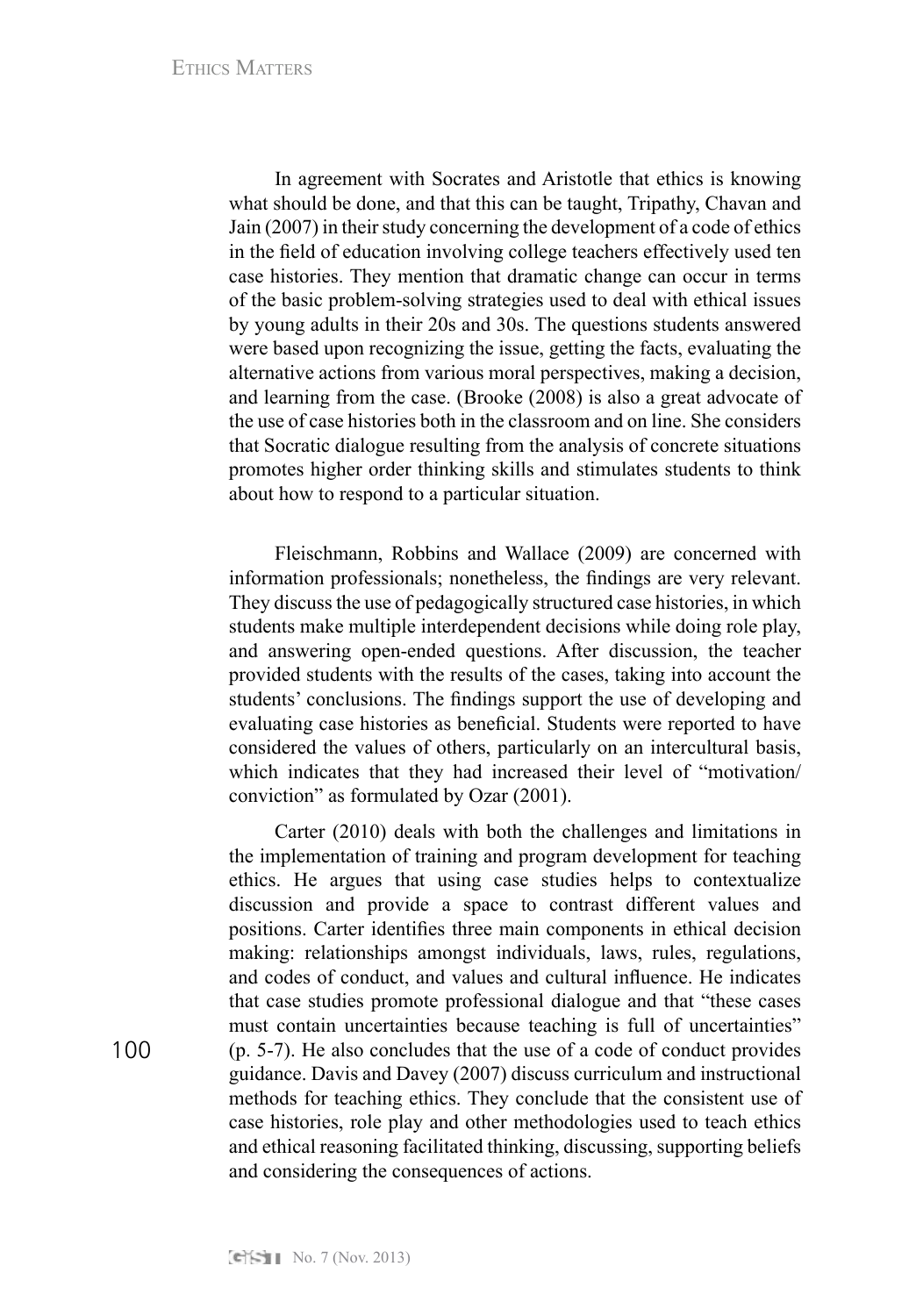#### **Methodology**

#### **Research Design**

The aim of this action research project was to determine whether tenth semester pre-service teachers were able to reach a higher level of clear, logical and careful judgment (Rest, 1984) of ethical and moral issues as proposed by Ozar (2001) through the study of case histories. The project also hoped to evaluate if the methodology used in the course was effective. Instruments for collecting data were developed and implemented during the duration of the semester. At the end of the course, data was compared, contrasted, and interpreted, and findings were established as reliable. The findings indicated a course of action to be pursued in future ethics courses, and in other applications as well.

The research questions guiding the project were the following:

- *• To what extent do tenth semester pre-service teachers reach a higher level of moral/ethical judgment as outlined by Ozar by using case histories?*
- *• To what extent do students learn to identify the extended consequences of a particular occurrence?*
- *• What kinds of case histories help bring students up to the level of demonstrating moral/ethical judgment in educational situations?*
- *• How does the use of a rubric help students to analyze situations presented in case histories?*

#### **Context and Participants**

This study was carried out in a 36-hour ethics course during the second semester of 2011 in the Bilingual Education program of a teaching college in Bogotá, Colombia. The participants consisted of eight tenth semester students, three men and five women, between the ages of 21 and 33. Students were enrolled in the course while simultaneously engaged in student teaching in both public and private schools in the city. They arrived to class after a full day's work and a long commute. Two of the participants also had experience in private tutoring and two had experience teaching in language institutes.

101

#### **Data Collection Instruments**

Qualitative data collection techniques were used throughout the course. Information was obtained through questionnaires, essays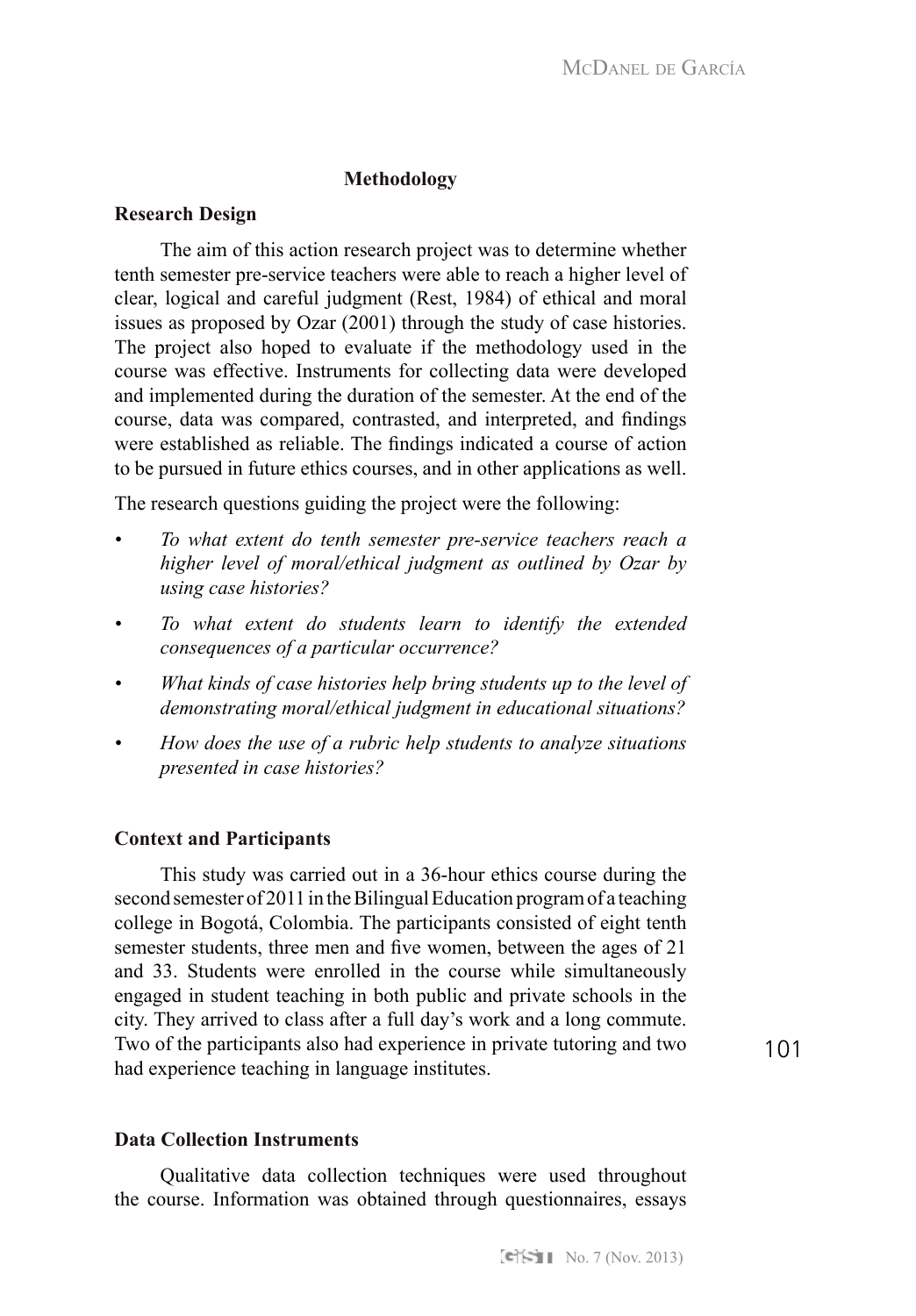involving written analysis of case histories, interviews with the students, and teacher observation. The first survey identified students' expectations of the ethics course according to the established research questions for the study. The second survey determined if students' expectations had been fulfilled. Individual written reflections containing students' responses measured the increase in each student's awareness of the moral and ethical issues presented in particular cases. Student interviews were carried out and recorded on an interview format, thus providing candid direct quotes which served as evaluation of the effectiveness of the methodology used. The teacher consigned observations for each class in a field note format and recorded information about students' participation and interaction.

Students responded to the preliminary questionnaire during the second session of the course. There were seven questions related to the objectives Ozar (2001) outlines as the levels of moral and ethical judgment for the average college student and the proposed outcomes for the course. Students were not required to give their names. Interviews were used to record students' responses to the course during the final marking period. They evaluated the methodology and usefulness of the course. These responses were recorded by the teacher, after which they were read and approved by the students. During classes the professor took field notes regarding student responses and involvement in different activities. The teacher was an observer and facilitator rather than the leader. These observations allowed the professor to evaluate the growth of the students' level of awareness as well as reasoning and reflection.

### **Pedagogical Intervention**

During this project students studied 23 true-life situations drawn from the experience of the researcher. Information which might permit identification of individuals, institutions or communities was carefully avoided. The situations were the kind that teachers might find themselves in during their careers. The cases fell into three categories: daily procedure, severe misconduct and personal problems. Students were given the cases to read and analyze before discussion. They worked individually, in pairs or in groups, and took part in role play, or illustrated the cases in comic strips or posters. Some cases were given for homework, and discussed in the next class. Students determined the repercussions on the extended community, suggested alternative courses of action, and possible disciplinary consequence. Periodically, students were asked to write their reactions to a case. These were evaluated by the teacher and later discussed in the group.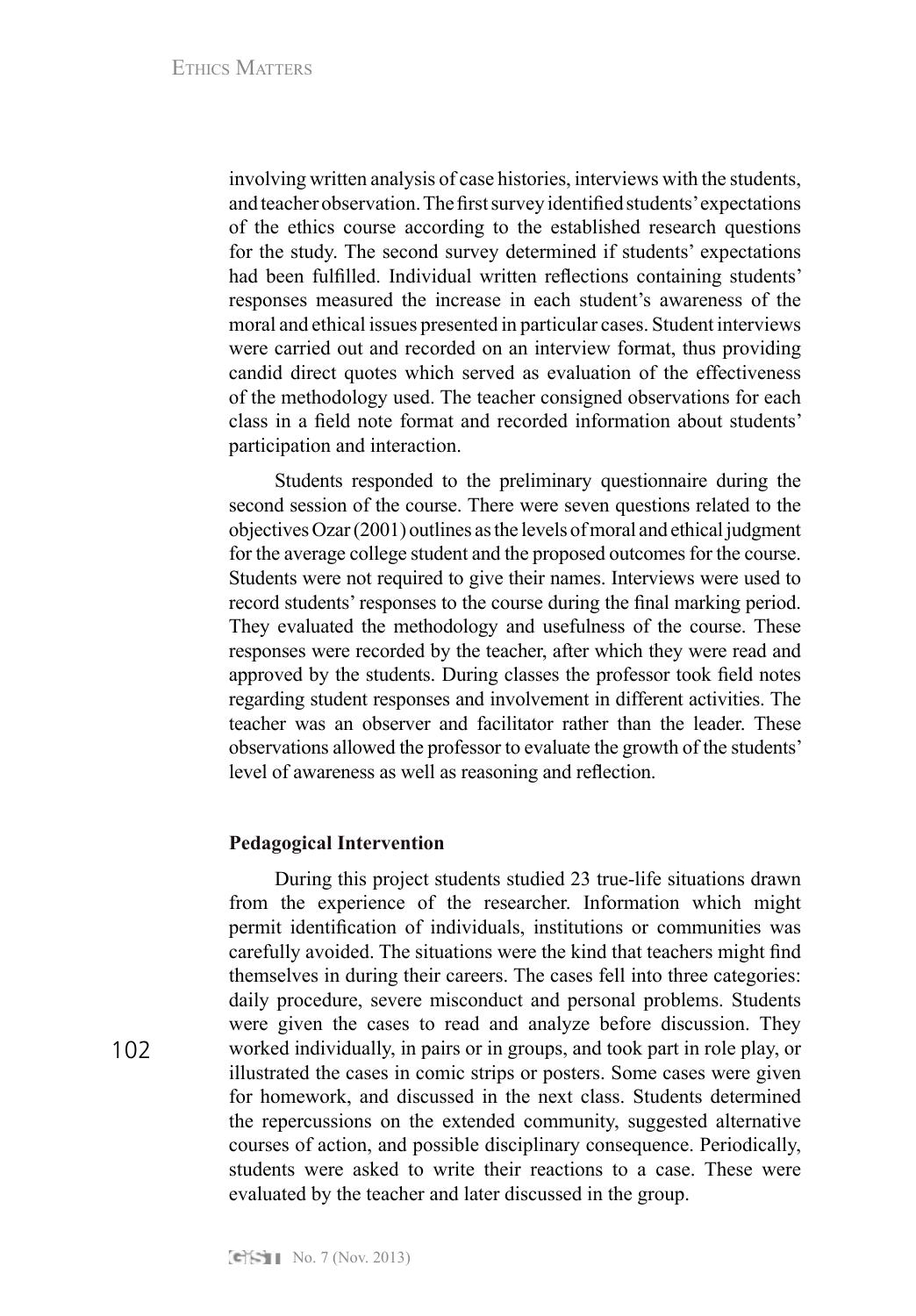Case histories were used in the following ways: (a) read and discussed in class; (b) read in class in groups, presented, and discussed; (c) read for homework and discussed in the next class; (d) prepared and presented in role play by groups who then led the others in discussion; (e) prepared in pairs and presented and discussed; and (f) illustrated in comic strips or posters by groups and presented to the class. According to teacher observations, the students responded well when the teacher was an observer rather than a lecturer. Students often volunteered their own experiences, and when this occurred, the teacher would allow time for adequate interaction. Students were enthusiastic when asked to take the parts of the characters. They would assign characters and rehearse their presentation, present it, then lead a discussion with the rest of the class. The use of a comic strip presentation was also effective. Groups would be given different cases, paper and markers. They would illustrate the case in drawings, then present the sequence of drawings to the class, explain, and lead reflective discussion.

Students applied a rubric after discussing the cases. The rubric was established considering aspects outlined by the National Education Association's (NEA) Code of Ethics of the Education Profession (1975, revised 2010) and the Connecticut Code of Professional Responsibility for Teachers (2009), the NEA Code being more general and the Connecticut Code being very specific. Both recognize two main categories of responsibility: responsibility and commitment to the student and responsibility and commitment to the profession. The Connecticut Code also includes responsibility to the community and responsibility to the student's family. The points included in these two codes coincide with many of the principles of the ethical framework, including responsibilities and unacceptable conduct, consigned in local codes of the Secretary of Education of Bogotá (2002). The rubric used in the course was composed of five categories: blue, green, orange, yellow, and red; blue being the least serious and red being the most serious. The following criteria are used for each color: (a) school rules or code of conduct; (b) student involvement; (c) students at risk; (d) impact on learning; (e) danger to the reputation of colleagues, the profession or the institution; and (f) required disciplinary action (See Appendix 1).

# 103

#### **Results**

Results indicate that the use of case histories was highly effective in helping students reach higher levels of moral and ethical judgment over the course of the semester. These areas of judgment are outlined by Ozar's criteria of awareness and sensitivity, reasoning and reflection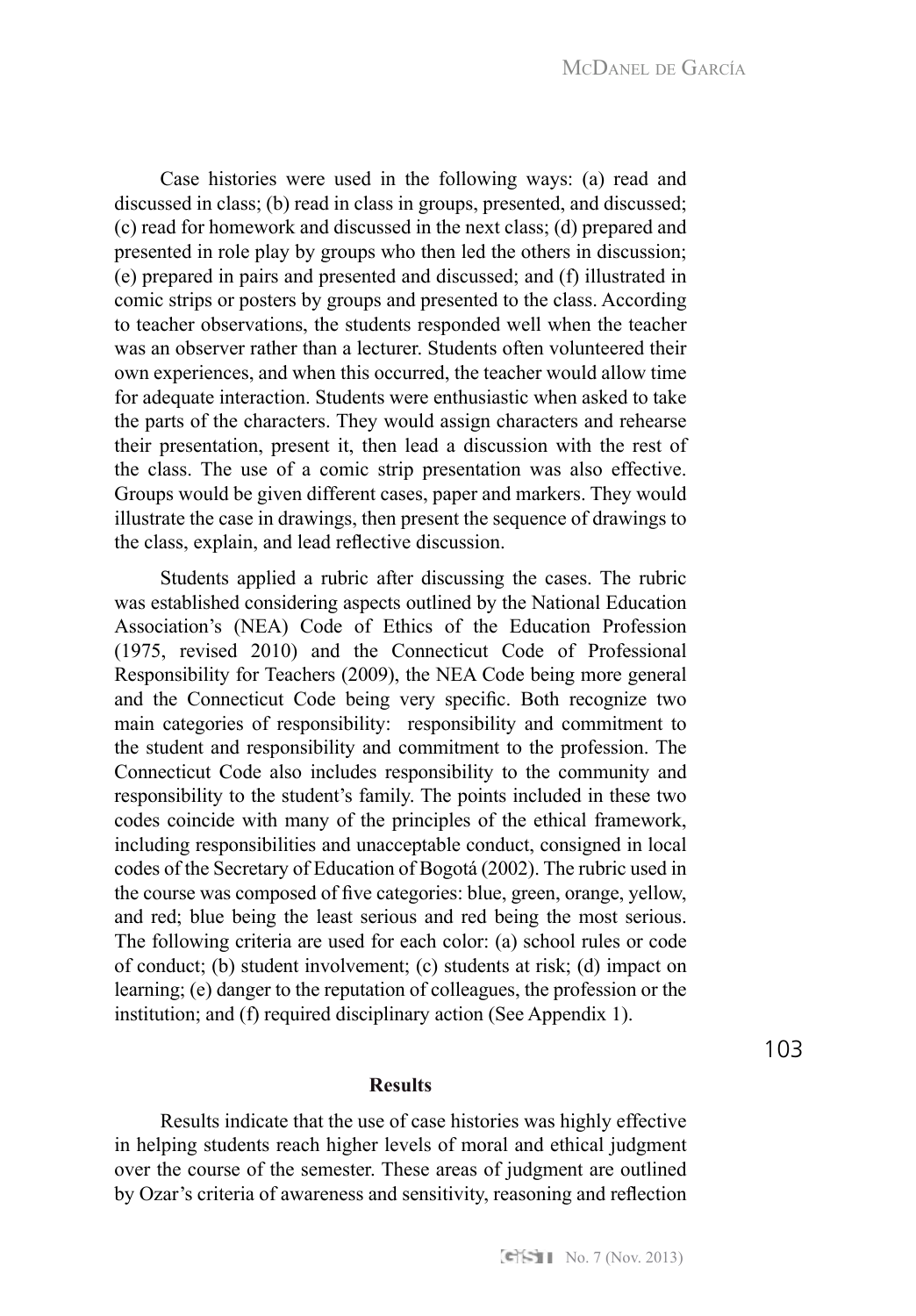skills, motivation / conviction, and implementation (Ozar, 2001, p. 4). The data indicates that students are also able to learn to identify the extended consequences of a particular occurrence although students responded differently to different types of situations. The use of a rubric was helpful for participants when analyzing different situations. The rubric was also quite effective in measuring students' understanding of and responses to cases over time.

In terms of the ability to reach a higher level of moral and ethical judgment using case histories, students affirm that they were able to increase their skills and felt better prepared to deal with future situations. This ability was developed over time. For example, students' responses to the first questionnaire revealed that all but one of them felt that they were not logical, clear or careful in discussing ethical issues with others:

I have some knowledge, but I do not feel I have enough to be able to discuss these topics with another party.

None of the participants felt secure about voicing their opinion. Two expressed fear, and three said that they preferred not to get involved:

Sometimes I feel scared of saying something that may become a problem.

When asked if they were able to explain their reasons for adhering to their moral or ethical values, six felt that they could if necessary and one felt that it would be difficult. When asked if they considered themselves able to discern their limitations and direct others to seek support or advice, five responded no and two yes.

After working with the case histories throughout the semester, in the final questionnaire, participants were asked whether they had achieved a higher awareness of ethical and moral issues as a result of the course, and also if they had enhanced their ability to respond to such issues. One hundred percent of the students felt that the class had fulfilled their expectations. In terms of being able to be logical, clear and careful in discussing moral or ethical issues, responses were unanimously affirmative. Responses include the following:

The cases that we talked about in class let me know many things that I should pay attention to and put into practice in my conduct and discourse.

With each case we had the opportunity to analyze it, discuss it and give a possible solution. Although at the beginning it was difficult to analyze, since we did not have any experience, but later it was easy.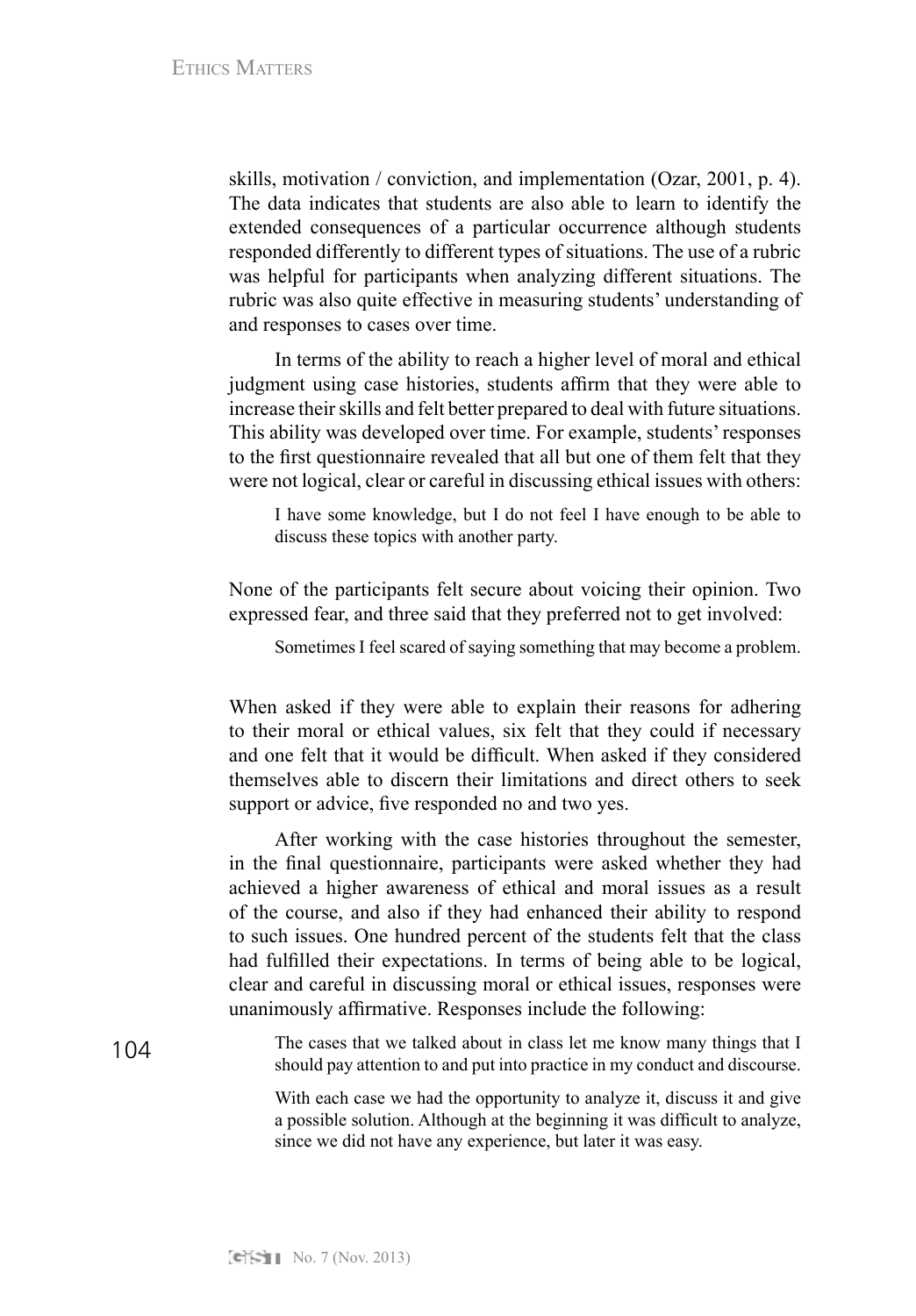| Skill           | Able to judge<br>and express<br>clearly,<br>logically and<br>carefully | Reason, reflect<br>and voice<br>opinion on<br>moral / ethical<br>issues with<br>security | Affirm and<br>consistently<br>demonstrate<br>convictions | Carry out a<br>course of action<br>and recognize<br>limitations |
|-----------------|------------------------------------------------------------------------|------------------------------------------------------------------------------------------|----------------------------------------------------------|-----------------------------------------------------------------|
| Questionnaire 1 | $\mathbb{I}$ Yes<br>2%<br>NO<br>88%                                    | $\blacksquare$ Yes<br>NO <sub>1</sub><br>100%                                            | Yes<br>12%<br>- NO<br>$88^\circ$ o                       | $\square$ Yes<br>NO<br>37%<br>63°                               |
| Questionnaire 2 | $\mathbb{I}$ Yes<br>NO<br><b>CBE</b><br>100%                           | <b>■Yes</b><br>NO<br>$0^3$<br>100%                                                       | <b>■Yes</b><br>NO<br>$0.5 + 1$<br>$100\%$                | <b>II</b> Yes<br>NO<br>04a<br>$100\%$                           |

# *Table 1.* Students' perception of their skills – Preliminary and final questionnaires

In terms of work with the case histories, at the beginning it was obvious that some of the students were reluctant to take a stand when discussing the cases. Others were quick to give a judgment, but giving reasons for their opinions was not as easy. The teacher noted that each of the three grading periods marked an increase in logic and spontaneity in the class discussion of the cases. Even the more timid students were open and eager to give their opinions and reasons for their positions as the course progressed. It is important to note that students began to seek a consensus concerning the seriousness of the case and the resulting consequences. Important team work and problem solving skill seemed to evolve and were evidenced by the written responses done in each marking period.

In students' first written response to the case histories, completed at the end of the second week, a wide range of results and a high degree of subjectivity were evident. The papers revealed contradictory statements indicating the students' lack of security in trusting their own judgment. The first case analyzed involved two teachers with personal problems. Using the color rubric, the students' responses varied greatly in terms of the seriousness of the situation and the response required. This indicates, as did Davis and Davy (2007), that the students bring with them an adult standard of personal judgment, which is in accordance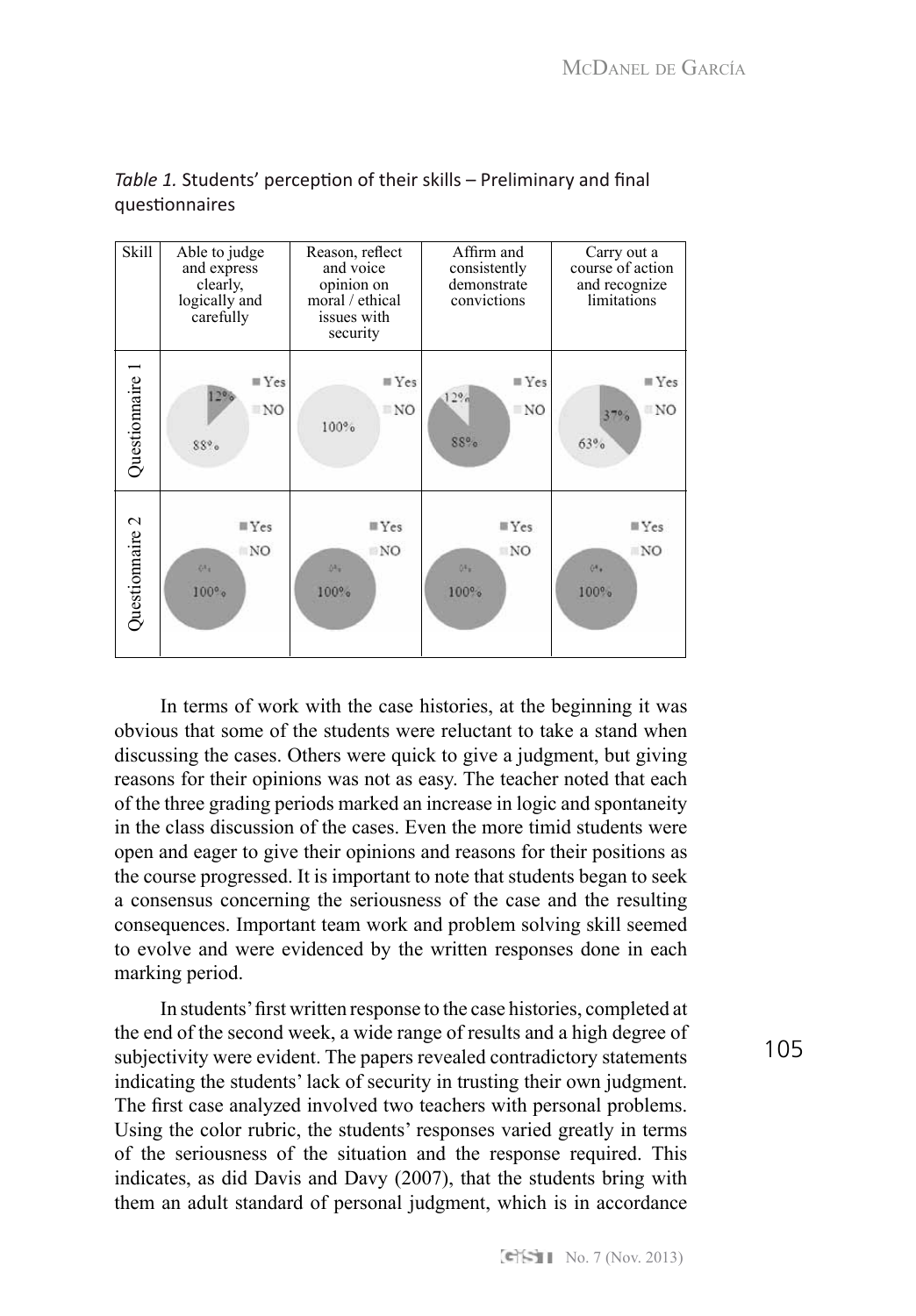with what Ozar (2001) determined to be the average level for the typical college student.

Another written response, taken at the end of the second marking period, concerned a group of teachers involved in severe misconduct. The case was difficult, and designed to put the students' judgment to test. The papers indicated a marked improvement in concrete judgment and unification of criteria. This time, all felt that the case was serious. All in all, the answers exemplified maturity and thorough analysis even though students were still not confident offering their judgments.

The last written response was done in the final class. The case in question concerned daily procedure. Students showed less confusion, more confidence, objectivity, and less dependency on the color rubric. They considered the points of view of all of the people involved in the case, and offered solutions. The ability to offer analysis and judgment had improved. A breakdown of the results of the written responses can be seen in Table 2.



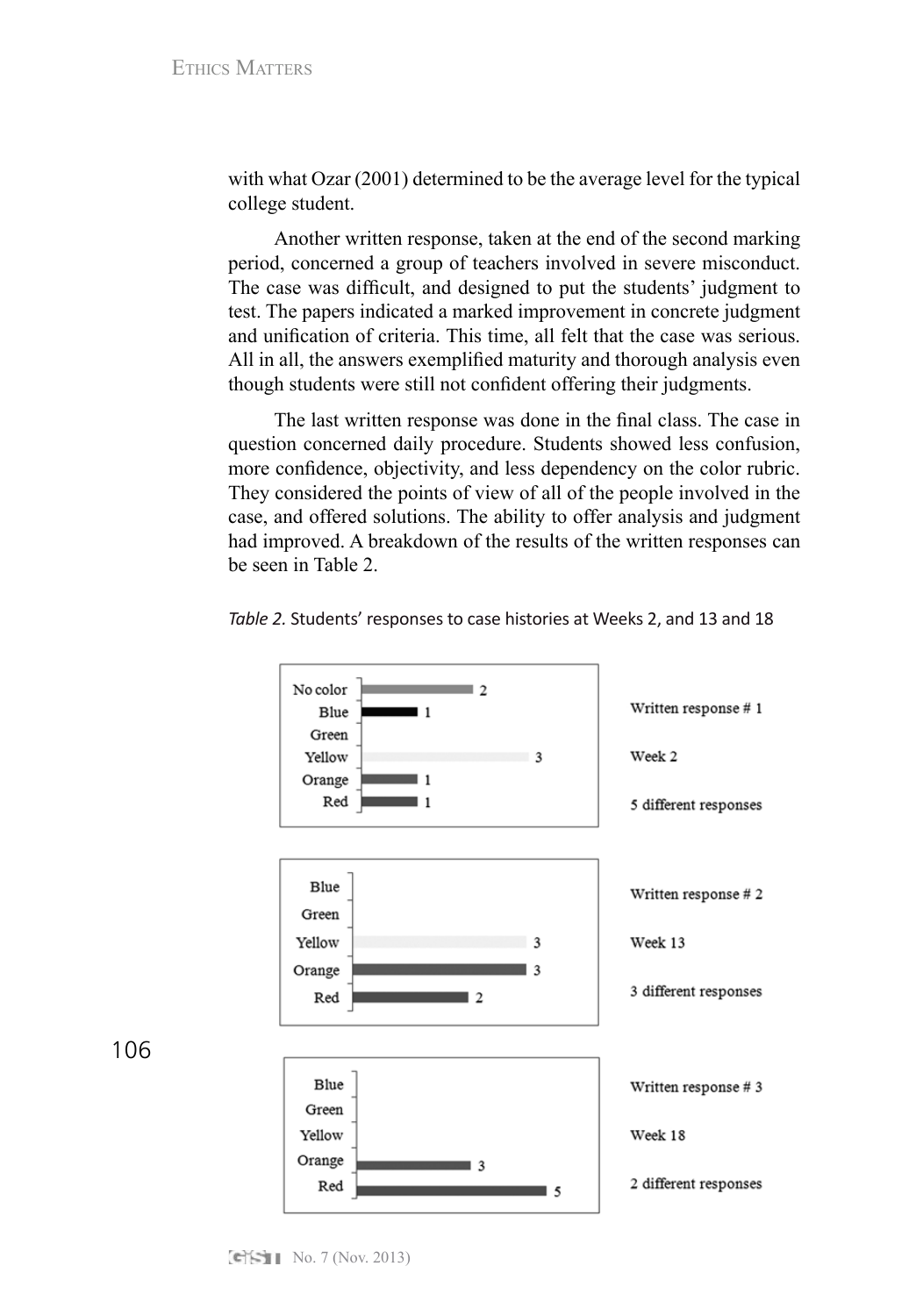In terms of the degree to which students can learn to identify the extended consequences of a particular occurrence, at the onset of the course, six of the pre-service teachers felt that they could distinguish when values were in conflict in a concrete situation. All but one person felt that they were aware of the perspectives of the multiple parties involved in a situation. All felt that they took into account the consequences of moral and ethical issues on learning, on students and the extended community, and on the institution. Nonetheless as the course progressed the students recognized that they were becoming even more alert as to what might result from a situation.

The final questionnaire revealed that the students coincided in that they had increased awareness of the perspectives of multiple parties. One student said the following:

When we discuss a situation in the class, we get the point that other parties, such as students, teachers, parents and directives are affected either positively or negatively with the decisions we take.

All of the students considered that they had learned to consider the consequences of acts, the points of view of others, and the reputation of people, the profession, and the educational institutions:

Sometimes we think of ourselves but not in others or the students' safety and learning.

This was really useful. Sometimes we don't think about a reputation being damaged.

I also had an experience in my student teaching where someone told me about a problem. I knew that I probably wasn't qualified to give the advice the person needed and I recommended professional counseling, rather than try to give advice myself.

In terms of the kinds of case histories which were most effective, the use of case histories as an instrument to improve moral and ethical judgment was effective, and was accepted unanimously as an excellent resource to develop higher thinking skills. In an interview with the teacher, some of the students expressed their opinions on the use of case histories:

I liked all the cases. I thought that some of the things that occurred in the cases could never happen, but now I realize that they can.

I liked the tricky cases because they aren't what they seem at first, and you have to think before you decide how serious they are.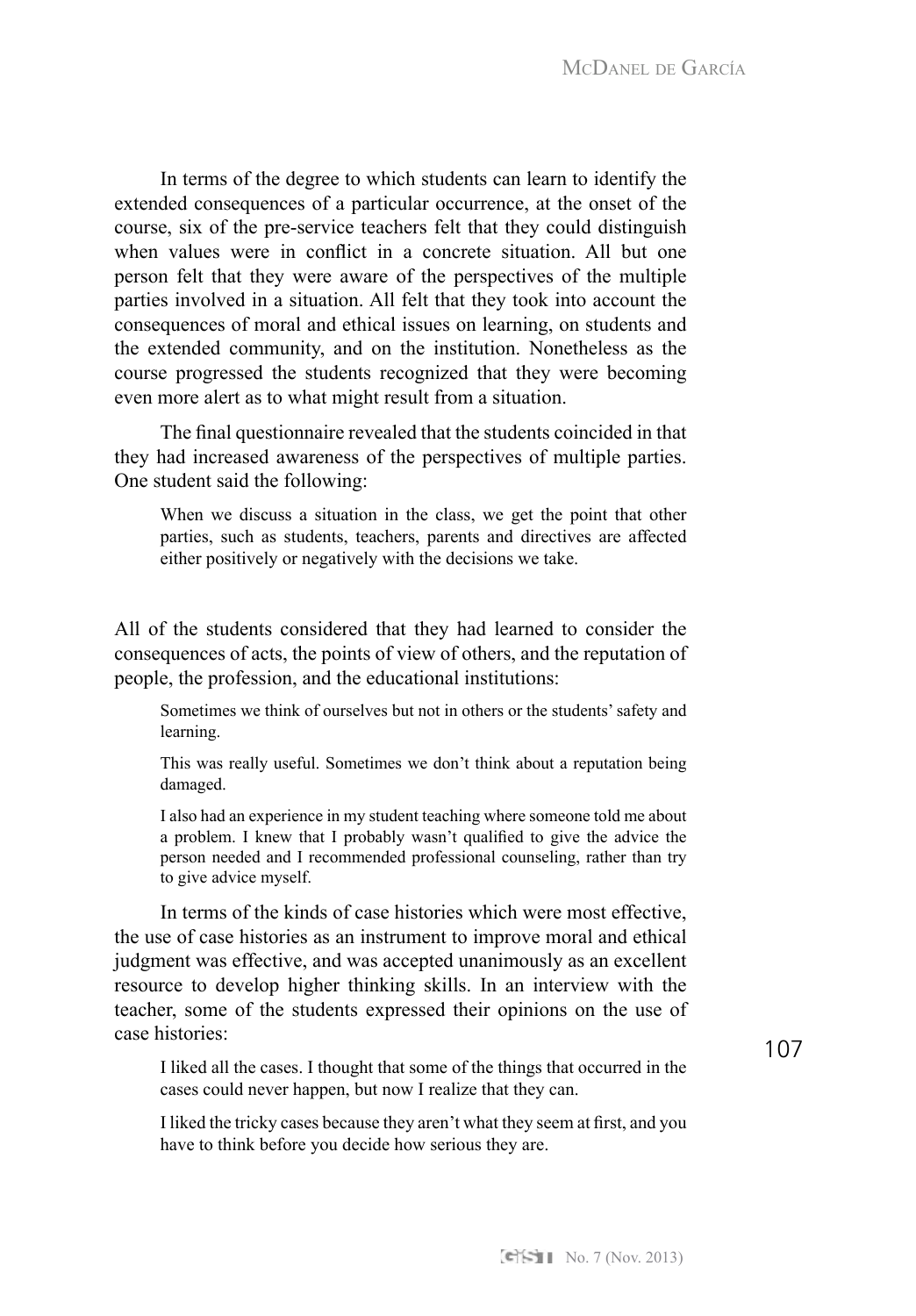The questionnaire filled out on the last day of class is the prime indicator in evaluating the types of case histories used in the course. Teacher observation also provided criteria for evaluation, as did the individual written responses of the students. The cases used in the course were based upon daily procedure in teaching, extreme misconduct, and personal problems. All of the students found all types of cases useful and interesting; however, three people felt that the cases about daily procedure were the most useful because, as one person put it, "These are the cases that we are going to face every day." Three students preferred those cases in which extreme disciplinary measurements were in order. All agreed that these cases were easier to judge than the cases in which the moral or ethical matters were not so obvious. Two people felt that the cases concerning teachers with personal problems were most useful. As one student said, "These cases in which personal problems are involved demand higher thinking and reflection."

Teacher observations indicate that cases concerning daily procedure in teaching were often harder for the students to identify the problem, as Campbell (2008) quoting Hansen points out "…. not everything that teachers do necessarily has moral significance, but any action a teacher takes can have moral import" (p. 22). Cases of daily procedure (e.g. borrowing equipment from students, responding to parental pressure, classroom management, combining personal business with school time, not doing duties etc.), spurred prolonged discussion about the level of the teacher's guilt and what the consequence should be.

The cases involving extreme misconduct (e.g. teacher involvement with a student, spreading damaging rumors, etc.) were easily identified as totally unacceptable and requiring immediate drastic consequences. Typically, the discussion time needed for these cases was less than that needed for the other cases, and the consequences suggested were always extreme. It was sometimes difficult for students to understand why the teacher was not fired immediately or, on the other hand, why he/she had been so severely punished. This helped students to understand the delicate matter of protecting the reputation of the institution. Cases where personal problems were discussed, (e.g. addictions, personal hygiene, etc.) often led to prolonged discussion, usually with the students wanting the teacher in the case fired immediately.

The written responses provide an interesting indicator of the difficulty students encountered in analyzing the cases. The amount of writing consigned in discussing the first case, which concerned a personal problem, averaged two complete pages. The answers were sometimes contradictory or uncertain. The wide range of colors assigned to the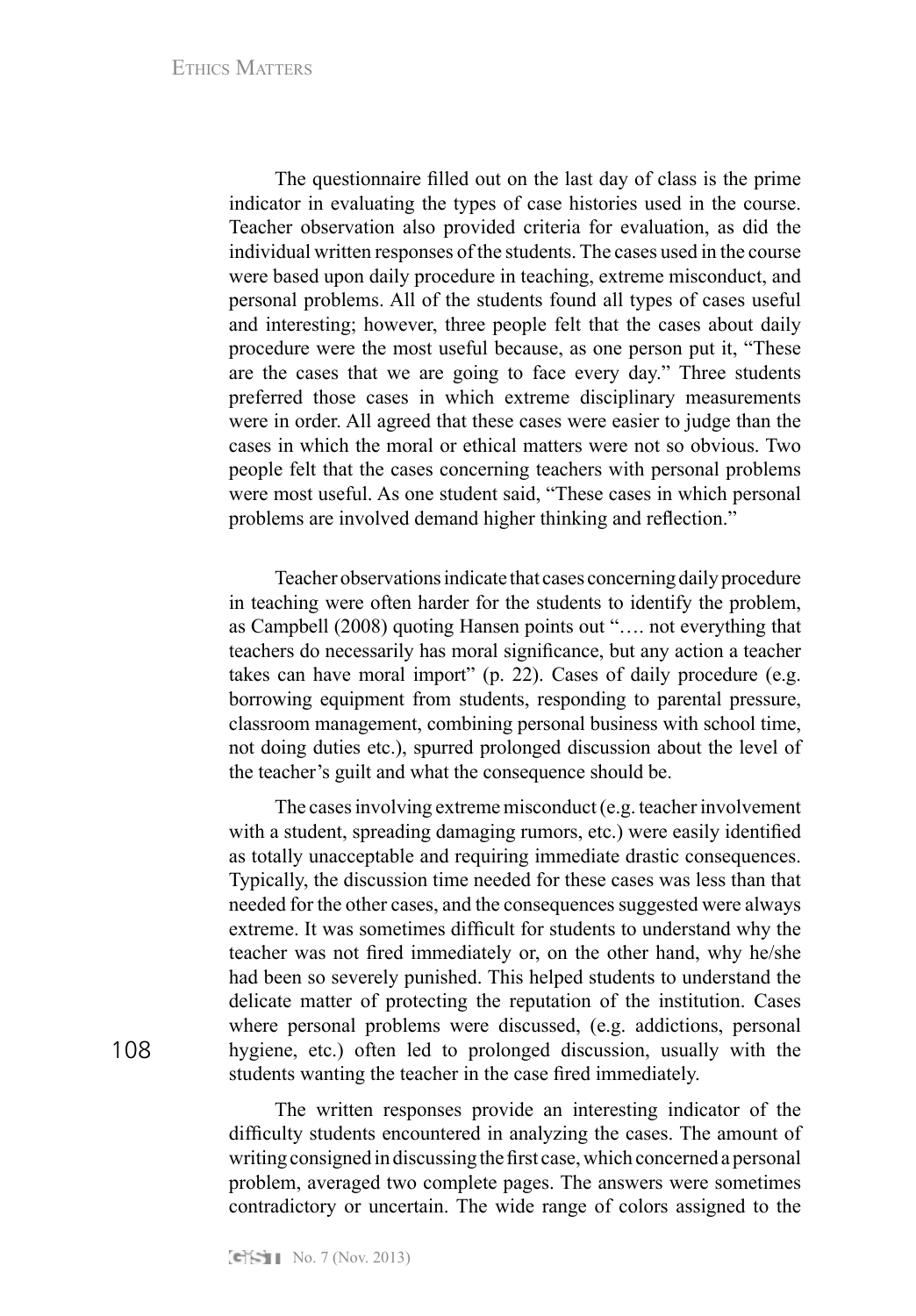case (see Table 2) testifies to this. The second case, which concerned severe conduct, required only one and a half pages, and the answers were direct and conclusive, indicating that individually students did not find it difficult to identify the problem. The third case, which was about daily procedure, also required only an average of one and a half pages. The answers indicated that, although they demonstrated a high degree of critical thinking, the students were not hesitant or insecure. All of the cases were valuable, as is indicated by the unanimous positive response on the final questionnaire. It was suggested that the percentage of cases concerning daily procedure should probably be higher in the collection.

In terms of the rubric as a tool to facilitate the classification of the cases, findings in the final questionnaire, field notes, and student interviews were unanimous in the appreciation of the rubric as an effective tool, not only to rate the cases, but also to appreciate the extended consequences of a particular moral or ethical issue. The teacher-researcher noted that the students not only consulted the color rubric, but also referred to it in their conversations concerning cases when working in groups.

#### **Conclusion**

It must be acknowledged that the study would have been optimized if there had been more students to work with. None the less, the results were clear indicators that the specific objectives for an Ethics course for teachers as proposed by Ozar (2001) are adequate and largely attainable when case histories are used as the major instrument in the methodology. Their continued use is advisable for the Ethics course at the institution where the stludy took place. Case histories, as indicated by Benninga (2003), Ozar (2001), Chubbuck, Burant, and Whipp (2001), Tripathy (2007), Fleischmann, Robbins and Wallace (2009), and Davis and Davey (2007), and as demonstrated in this action research project, are an excellent tool for the development of higher moral and ethical judgment. The follow up to the study will be to revise and edit the case histories that were used for the course. These cases will be compiled into a formal document or manual for use in future ethics classes. They will be accompanied by discussion questions and suggested activities that might be employed in the class, as well as a diagnostic commentary.

This study shows that the type of cases used during the course (daily procedure, personal problems, and severe misconduct) are all useful for pre-service teachers. Students indicated that those cases concerning daily procedure would probably be the most frequently encountered in their careers.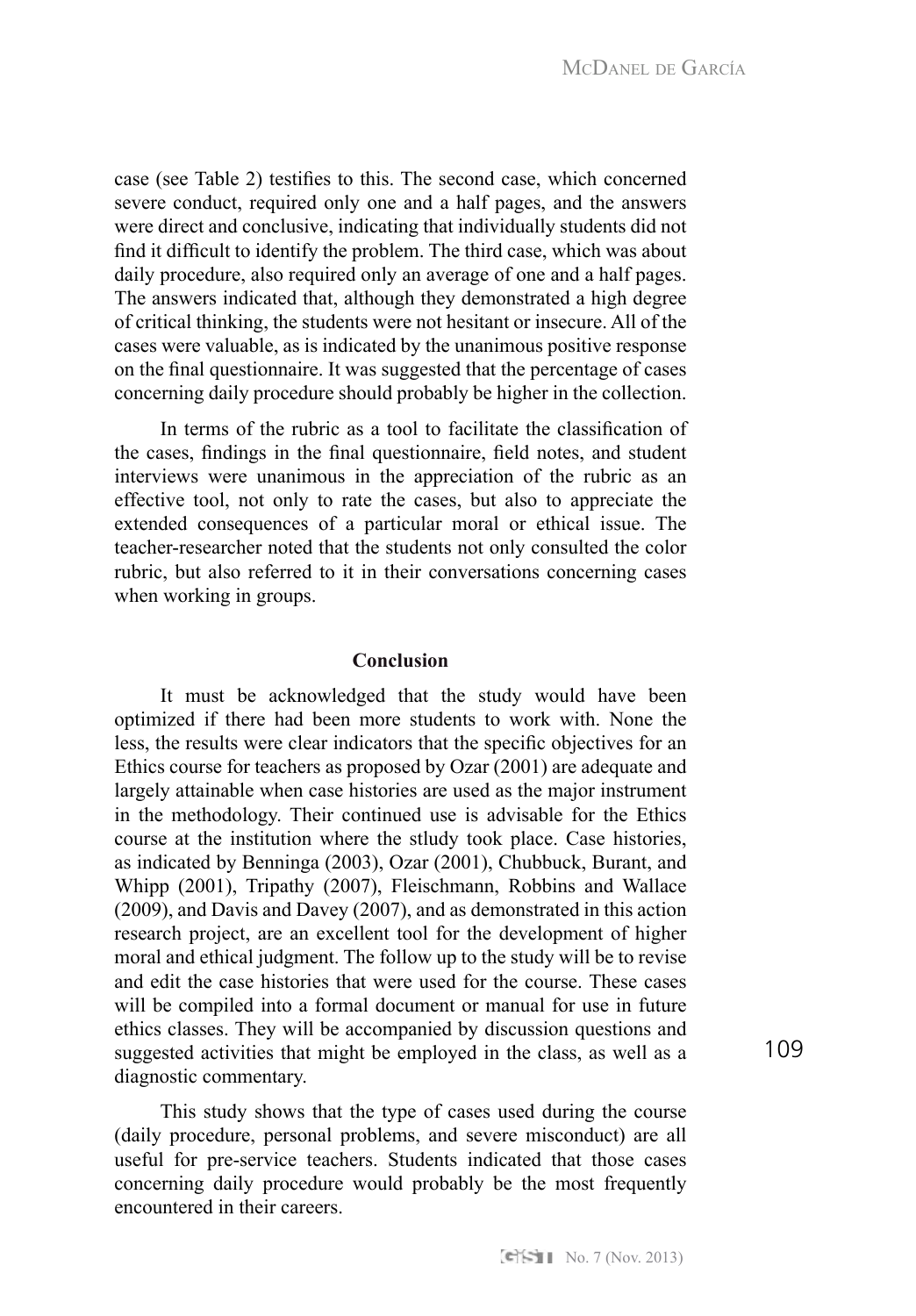The methodology applied in the course was adequate. We can conclude that interactive strategies, with the teacher as facilitator and observer, should be implemented. These include role play, individual presentations, sharing personal experiences, drawing comic strip and poster interpretations, among others. This does not exclude the exploration of theory and the use of lecture.

The color rubric is useful in helping pre-service teachers relate to the impact of a moral/ethical issue regarding the rules of an institution, impact on learning, student involvement, students at risk, the reputations of all involved, and adequate consequences. This original document merits its continued use and inclusion in the proposed manual.

#### **Acknowledgements**

Carlo Erwin Granados Beltran MA and Mónica Rodriguez Bonce PhD(c) were fundamental to the realization of the action research carried out and of this article. I am grateful for their comments, suggestions and the learning experience they facilitated. A special thanks to Alejandro Rativa Murillo, my student research assistant, for his dedication and technological expertise, and Josephine Taylor for her commentaries and editorial skills.

#### **References**

- Benninga, J. S. (2003). Moral and Ethical Issues in Teacher Education. ERIC Digest. ED482699 2003-10-00 ERIC Clearinghouse on Teaching and Teacher Education. 1-7. Retrieved from: http:// www.ericdigests.org/2004-4/moral.htm
- Brooke, S. L. (2008). The case method and collaborative learning. In K. L. Orvis & A. L. R. Lassiter (Eds.), *Computer-supported collaborative learning: Best practices and principles for instructors* (pp. 66-88). Henby, PA: Information Science Publishing.
- Campbell, E. (2003). *The ethical teacher*. Maidenhead: Open University Press.
	- Campbell. E. (2008). Teaching ethically as a moral condition of professionalism. In D. Narváez & L. Nucci (Eds). The International Handbook of Moral and Character Education. (pp. 601-617). New York: Routledge.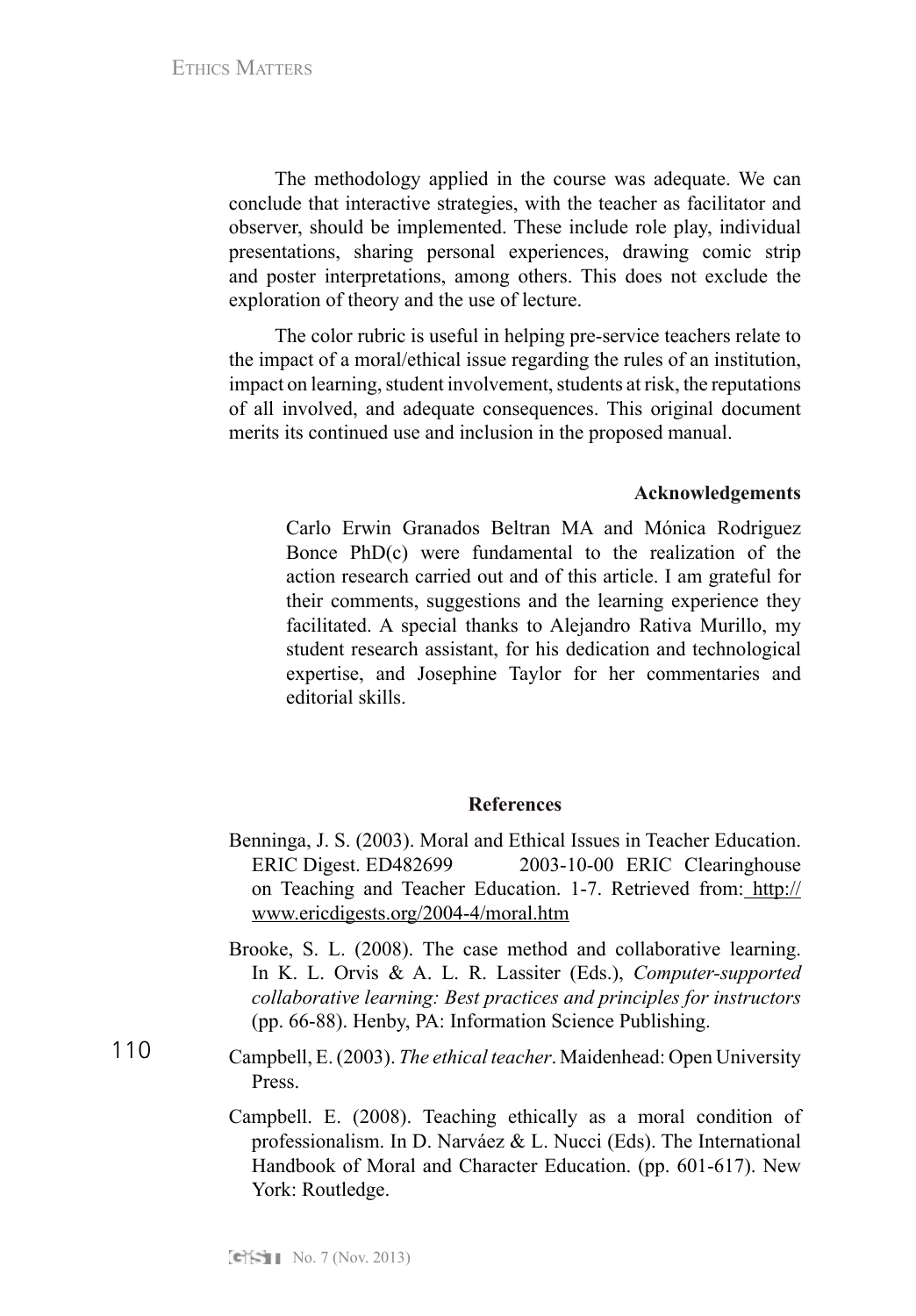- Carter, M. (2010). *Professional ethics in teaching: The training and development challenge.* Retrieved from: http://es.scribd.com/ doc/38492247/Professional-Ethics-in-Teaching
- Chubbuck, S. M., Burant, T., & Whipp, J. (2001). The presence and possibility of moral sensibility in beginning pre-service teachers. *Ethics and Education, 2*(2), 109-130.
- Connecticut State Department of Education (2003). *Connecticut code of professional responsibility for teachers.* Retrieved from: http:// www.sde.ct.gov/sde/lib/sde/pdf/cert/ethics/code\_teachers.pdf
- Crain, W. C. (1985). *Theories of development*. Englewood Cliffs, NJ: Prentice-Hall.
- Davis, H. B. & Davey, B. T. (2007). Teaching Teachers Ethics: An Analysis of Instructional Methods, Key Concepts and Effects on Teachers. A workshop for teachers. 1-4. Retrieved from: http:// www.docstoc.com/docs/2413045/Teaching-Teachers-Ethics-An-Analysis-of-Instructional-Methods
- Dewey, J. (1897). *My pedagogic creed*. School Journal 54. 77-80. Retrieved from: http://dewey.pragmatism.org/creed.htm
- Fleischmann, K. R., Robbins, R. W., & Wallace, W. A. (2009). Designing educational cases for intercultural information ethics: The importance of diversity, perspectives, values, and pluralism. Journal of Education in Library and Information Science  $50(1)$ . Retrieved from: http://jelis.org/?p=784
- Hansen, D. T. (1993). From role to person: The moral layeredness of classroom teaching. *American Educational Research Journal 30*(4), 651-674.
- Kohlberg, L. & Turiel, E. (1971). *Moral development and moral education.* In G. Lesser, (Ed.), Psychology and educational practice. Scott Foresman.
- Mills, G.E. (2003). *Action research: A guide for the teacher researcher* (2nd Ed.). Upper Saddle River, NJ: Merrill Prentice Hall.
- National Education Association (1975, amended 2010). *Code of ethics of the education profession.* Retrieved from: http://www.nea.org/ home/30442.htm

111

Ozar, D. (2001) Learning outcomes for ethics across the curriculum programs. *Ethics Journal 2*(1), 1-27. Retrieved from: http://www. uvu.edu/ethics/seac/Learning%20Outcomes%20for%20Ethics%20 Across%20the%20Curriculum%20Programs.pdf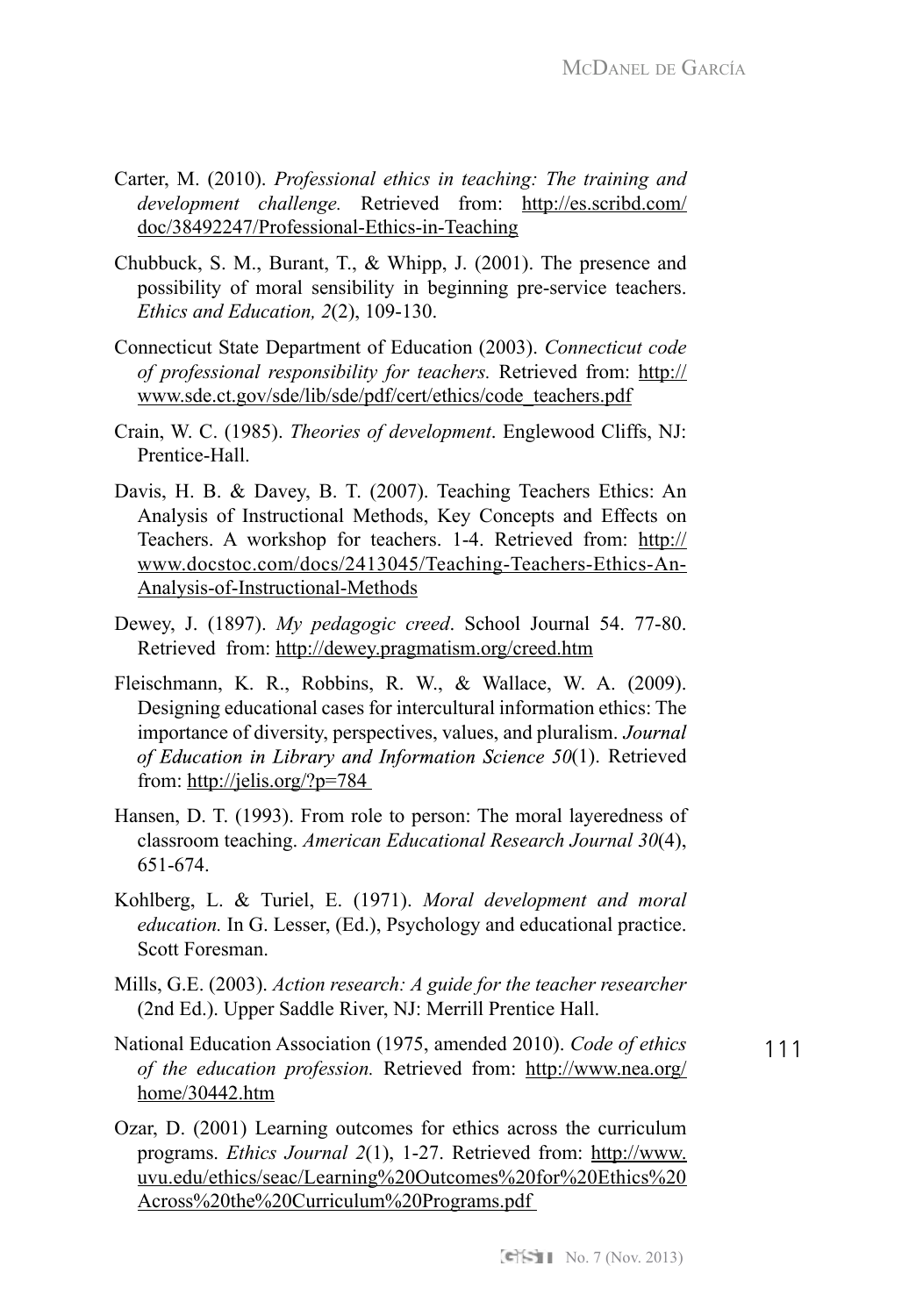- School Teaching Ethics (nd). *Education Encyclopedia*. 1-5. Retrieved January 6, 2009 from http://www.answers.com/topic/schoolteaching-ethics
- Secretaria de Educación de Bogotá, D.C. (2002) Resolución numero 2343 de 14 agosto de 2002 por lo cual se adopta el Codigo de Etica de la Secretaria de Educación de Bogotá, D.C. Retrieved from: http://www.sedbogota.edu.co/archivos/SECTOR\_EDUCATIVO/ RESOLUCIONES\_SED/ 008/RESOLUCIONES%25202343%
- Secretaria de Educación de Bogotá, D.C. (2002) Decreto 1278, artículos 40, 41, 42, 43 del 20 de junio de 2002 por la cual se expide el Estatuto de Profesionalización Docente. Retrieved from: http:// www.mineducación.gov.co/1621/articles-86102\_archivo\_pdf.pdf.
- Tibbitts, F., & Torney-Purta, J. (1999) *Citizenship education in Latin America: Preparing for the future*. Human Rights Education Associates. Retrieved from: http://www.hrea.org/ erc/Library/display\_doc.php?url=http%3A%2F%2Fwww.hrea. org%2Fpubs%2FIDB-monograph%2Fcivics.pdf&external=N
- Tripathy, K., Chavan, S., & Jain, R. (2007) *Developing and documenting a code of ethics for the professionals in the field of education*. Retrieved from: http://www.indianmba.com/Faculty\_Column/ FC389/fc389.html
- Yost, D. S. (1997). The moral dimensions of teaching and preservice teachers: Can moral dispositions be influenced? *Journal of Teacher Education 48*(4). Retrieved from: http://www.questia.com/ googleScholar.qst?docId=5000551431

#### **Author**

\***Mary Anne Mc Danel de Garcia** is presently Academic Dean at the *Institución Universitaria Colombo Americano, ÚNICA*, where she teaches Professional Ethics, Education Administration I and II and British Literature. She holds a BA in English from the Saint Francis University and has special training in Principal Leadership, Strategic Planning and ECIS accreditation for which she has served as a visiting team member. She has 26 years of experience as an IB teacher and has served as guidance counselor, high school and middle school principal and school director.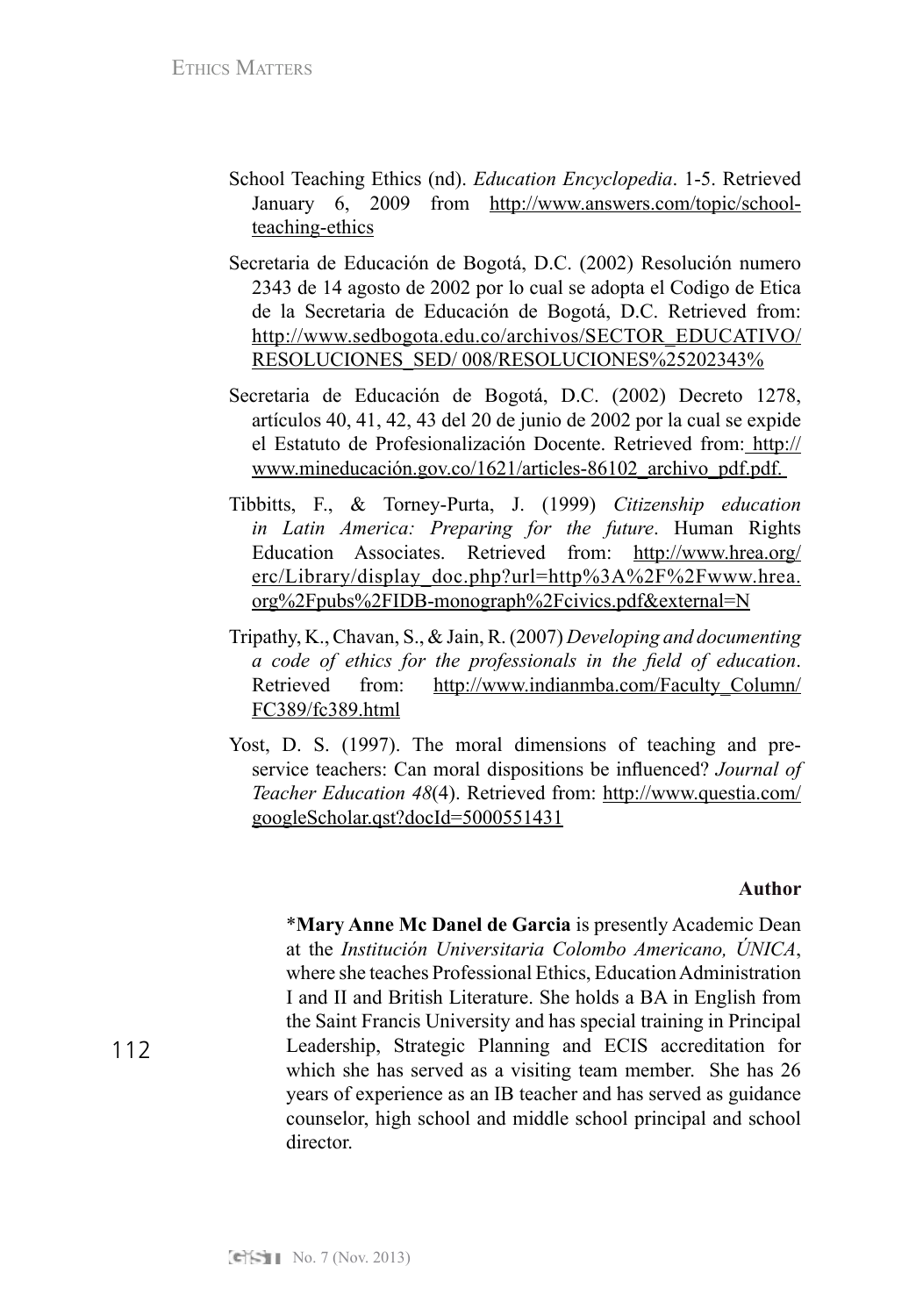# **Appendix**

#### **Color rubric for analyzing case histories concerning teaching ethics**

Six criteria are considered in this rubric:

- Violation of Code of Ethics or school rules (community handbook);
- student involvement;
- well-being of students at risk;
- negative impact on learning;
- risk of damage to the good name of the profession or the institution;
- the management of the situation.

These criteria are listed according to the seriousness of the incidents and described under each classification represented by a color. The colors are

- Blue (being the least serious);
- Green;
- Yellow:
- Orange:
- and Red (being the most serious).

When these criteria are considered, the result may be a combination of the colors. After considering all of the criteria, as a whole, one color can be determined to be representative of the case.

#### BLUE:

- There is a violation of the Code of Ethics and/or school rules.
- There is no student involvement.
- There is no risk to the well being of students.
- There is no negative impact on learning.
- There is minimal risk of damage to the good name of the profession and/or the good name of the institution.
- The situation can be easily managed but the offender should be made aware of his/her infraction.

#### GREEN:

- There is a violation of the Code of Ethics and/or school rules.
- There may be some student involvement.
- There is possible risk to the well being of students.
- There may be some negative impact on learning.
- There is considerable risk of damage to the good name of the profession and/or the good name of the institution.
- The situation can be managed without major difficulty but may require a formal consequence.